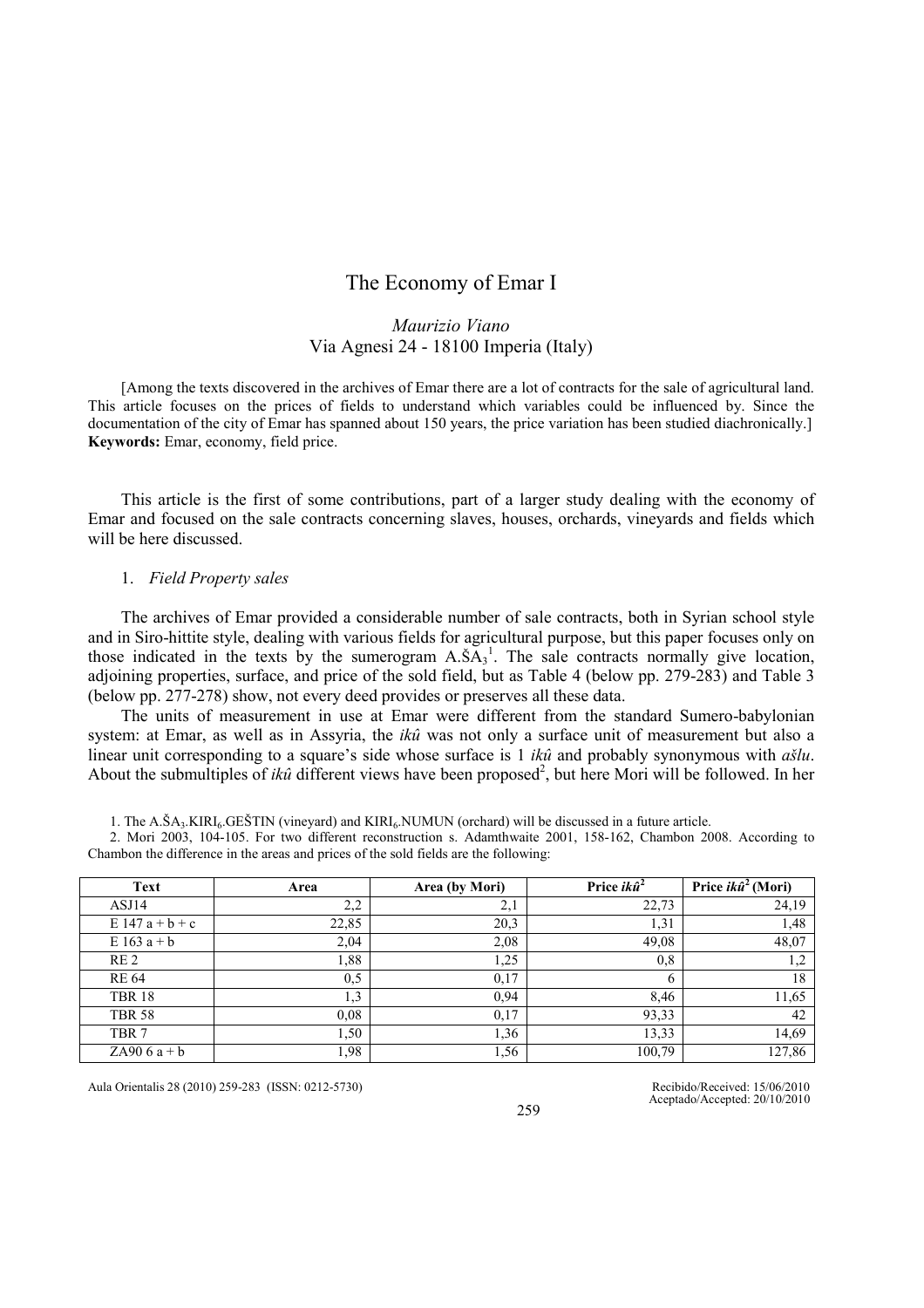reconstruction the *šiddu*, corresponding to 6  $a\ddot{s}lu/ik\hat{u}$  in the Sumero-babylonian system, is a sub-multiple of ikû in the Emar system. Others units of measurement are the *ammatu* (cubit),  $\text{GIR}_3$  (foot) and GI (reed). The relationship among the units is the following:

$$
1 i k\hat{u} = 6 \text{ šiddu} = 36 \text{ GIR}_3 = 3 \text{ ammatu} = 120 \text{ GI}
$$

In Table 3 only the texts giving sizes and prices of the sold fields are listed: 40 texts for an amount of 49 sold fields. The prices are given in silver *shekels*  $(sh.) : 1 \text{ mina} = 60 \text{ *sheels*}.$ 

Table 4 lists, for each field sale contract yielded in Emar, the contracting parties the adjoining properties and the location of the sold field.

In the field sale contracts E 12, E 149, TBR 16, TBR 17, RE 52, Iraq 54 4, only listed in Table 4, the prices are lost. Other two field sale contracts, E 3 and E 115, have been found in the Emar archives, but they are not considered here because the prices recorded refer not only to the sold field but to an amount of different real estate properties (a vineyard in E 3 and a house in E 115).

The fields' prices range from 1,5 shekels (RE 2) to 215 shekels (Hirayama 15/AuOr-5 6) with an average of 62,65 shekels. The surface areas range from 0,17 square  $ik\hat{u}$  (RE 64, TBR 58) to 30 square  $ik\hat{u}$ (ASJ10 D a, E 137 c, RE 24) with an average of 6,63 square *ikû*. The prices for square *ikû* (s. *i.*) range from 1 shekel (E 137 c, RE 24, TBR 38, TBR 62,) to 127,86 shekels (ZA90 6 a + b) with an average of 29,85 shekels.



Figure 1

Figure 1, which lists the fields' prices for square *ikû* in increasing order, shows that most of deeds (i. e. 85 %) record prices for square *ikû* under 60 sh., and 21 (i. e. 64 %) have prices under o equal to 20 sh.

The only outstanding difference concern TBR 58 but this does not affect the achievements of this study.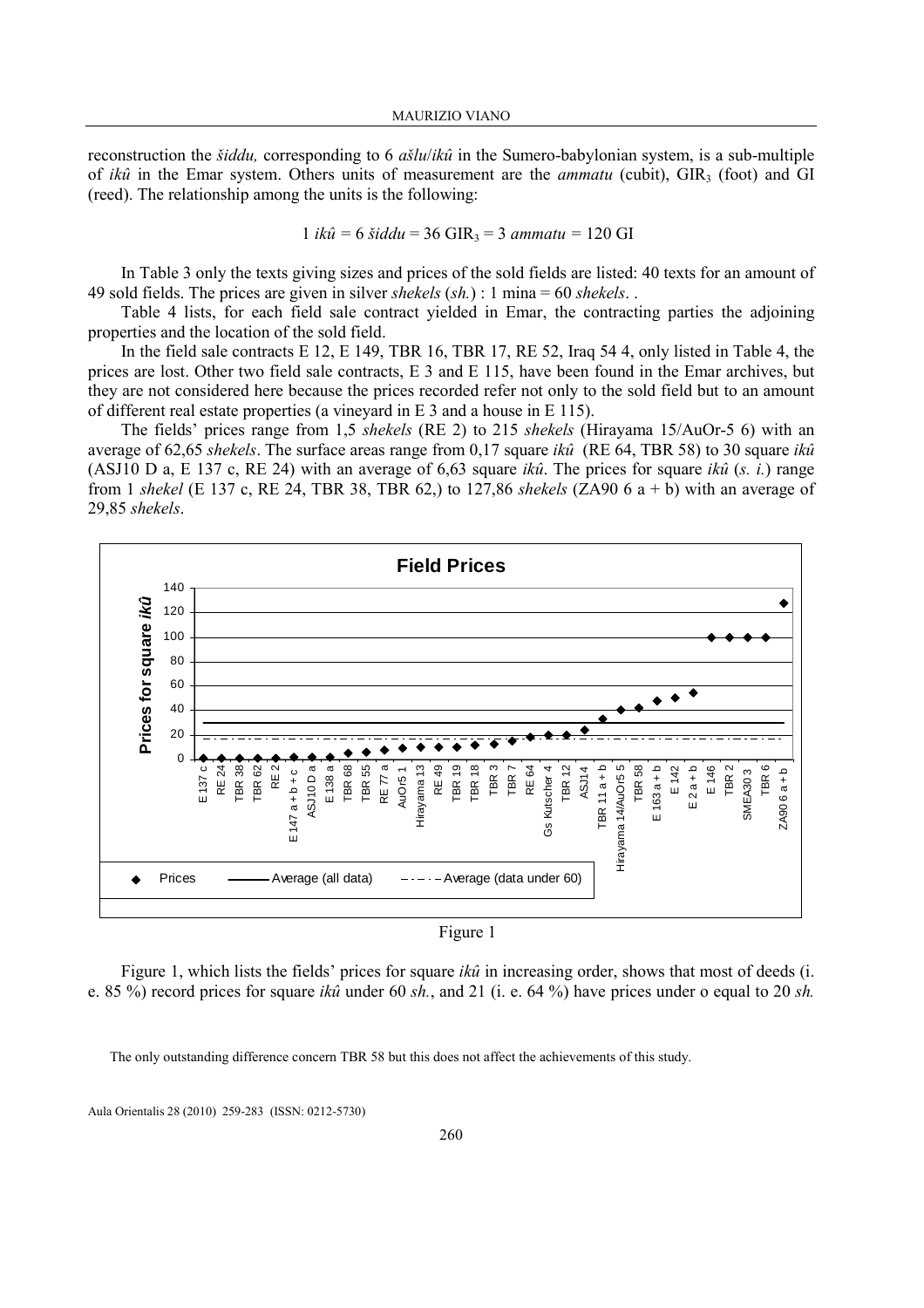Conversely only in 5 sale contracts prices are more than 60 sh., reaching 100 sh. for square ikû or more. Taking into account only the texts recording prices under 60 sh. s. i. the average decreases to 16,33 shekels for square ikû. It is clear that, as Figure 2 shows, most of the field sale contracts at Emar had low prices with almost the half of the deeds recording prices for square  $ik\hat{u}$  under or equal to 10 shekels.



Figure 2

The first question is which features affect the value of fields, namely size, location, kind of field, status of seller.

a) Surface Area

Concerning the first point, the following graphic listing the fields' prices recorded in the sale contracts (bars), according to the surface areas sorted in ascending order, shows that there is no direct connection between the field size and the price. It results that the bigger fields have not the highest prices as, for example, the field recorded in TBR 6 which, with a surface area of 1,5 square ikû, has a price (150 shekels) greater than the one of the field sold in RE 24 (30 shekels) which had a surface area of 30 square ikû. This outcome is the first evidence that there were many differences in the value among the fields and therefore other features had an influence on the fields' prices. As a result, we must consider as a parameter of the value of the fields the price for square  $ik\hat{u}^3$  instead of the price recorded in the sale contracts.

# b) Location

Very often, the texts give geographical and topographical references that indicate the location of the sold field. Those references denote either towns and settlements or specific geographical locations like watercourses. One of the most common towns named in the sale contracts is Rabban<sup>4</sup> (ASJ14, E  $2^5$ , RE 2,

5. It is here assumed that the writing  $URU_{ra}$ -ab-ba<sup>KI</sup> in E 2 has to be interpreted as a *lapsus calami* of the scribe for Rabban.

<sup>3.</sup> S. Table 3.

<sup>4 .</sup> For this town s. Mori 2003, 111.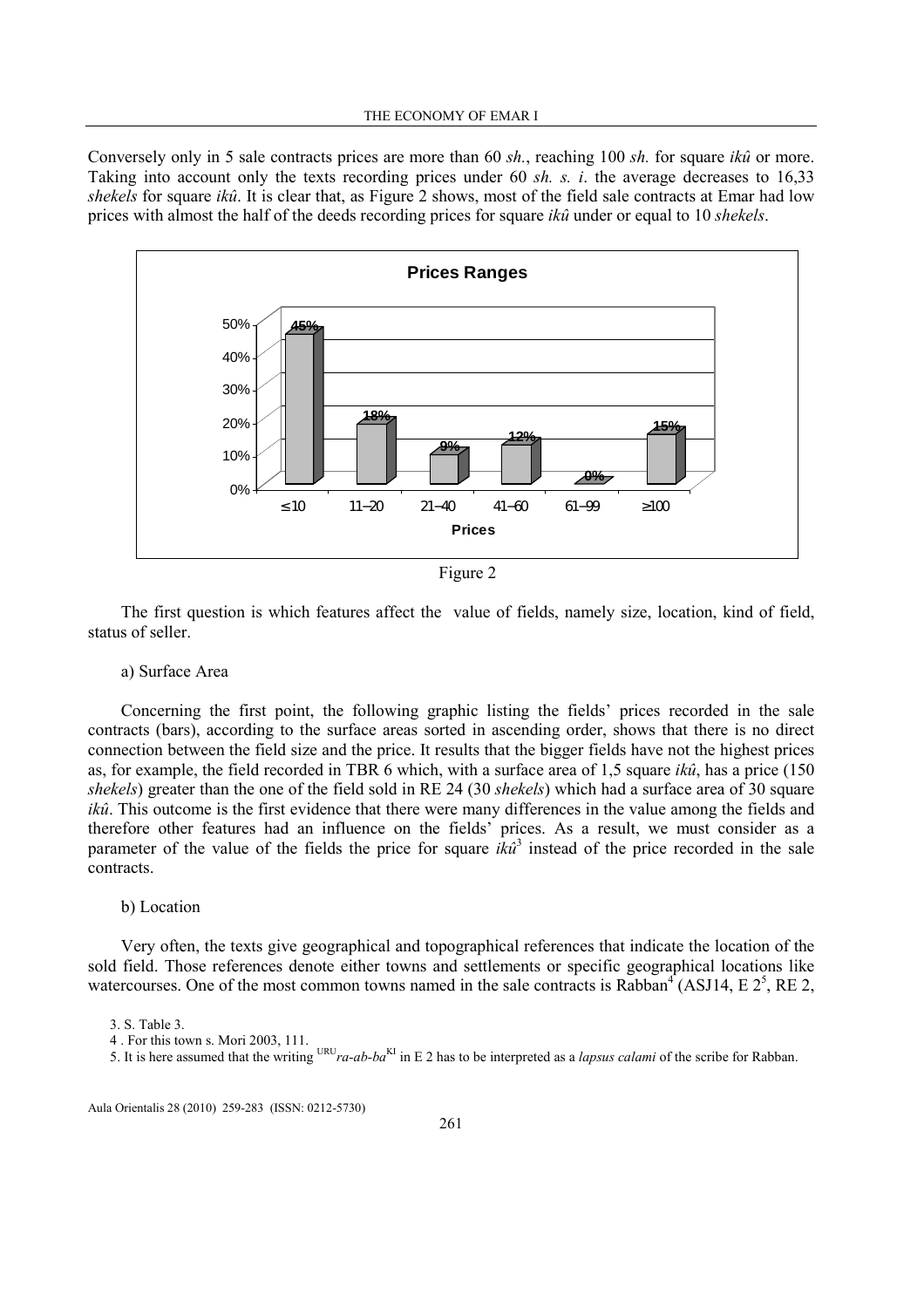RE 5, TBR 2, TBR 11 b) where at least six fields were located. Among those deeds, only RE 2 records a low price<sup>6</sup> (1,2 sh. s. i.), whereas the others have prices that range from 24,19 to 100 shekels for square ikû. Now, it is difficult explaining these evidences, namely if the fields in Rabban had a good value or not, but having such a range of prices one may not infer a direct influence of this location on the sale price. Besides, since the price average of the Rabban fields is 42,65 shekels for square ikû, we may anyway assume that some fields of good value were located in Rabban.

A similar range stands out for the others topographical references,<sup>7</sup> Išpahat (TBR  $6 = 100 \text{ sh. s. i.}$ ), Zumman (TBR 19 = 10 sh. s. i.), Uri (TBR 38 = 1 sh. s. i.), Iššunu (Hirayama 14/AuOr5 5 = 40 sh. s. i., RE 35), Eqar (TBR 3 = 12,5 sh. s. i., E 137 = 1 sh. s. i.), Behri (TBR 62 = 1 sh. s. i.) and Še'lla (TBR 68  $= 5 \, sh. \, s. \, i.$ ), but those attestations are too scanty to allege any conclusions. Notwithstanding, the prices of the fields located in those small settlements are generally low except for TBR 6 and Hirayama 14/AuOr5 5.





More interesting to our purpose are the geographical references. The term *raqqatu*, the river plane<sup>8</sup> or a type of soil formed by the accumulated deposit of the river on the plain<sup>9</sup>, attested as the location of

- 7. For these settlements s. Mori 2003, 111-113.
- 8. Ibid., 113-114.

9. Reculeau 2008, 138.

<sup>6.</sup> In RE 5 the measures are lost. Note that TBR 2 record the same field previously sold in TBR 11 b.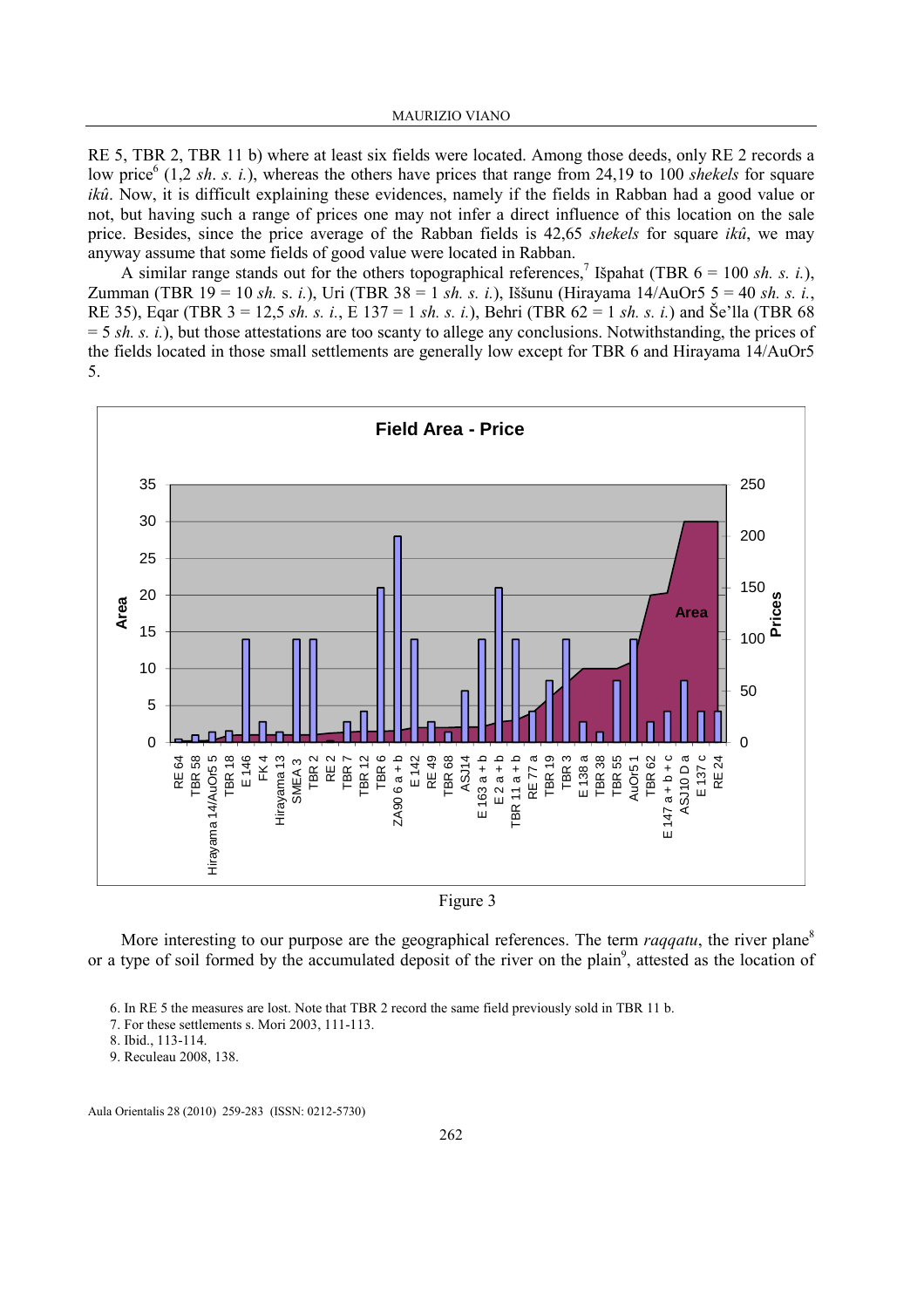several fields (E 146, Hirayama 13, RE 49, SMEA30 3), seems to point to a rather good price, probably due to the easy access to the irrigation water. The fields situated by the "raqqatu ša marī Yahhi-ilu" had a particularly high value as E 146 and SMEA30 3 testify, both recording a price of 100 shekels for square ikû. Further, the text Hirayama 7 seems to evidence the good value of the fields in the river plain because the King of Emar grants the diviner Mašruhe a field in that area and it should imply that it was an extremely good gift. Conversely, both Hirayama 13 and RE 49 record a price of only 10 shekels for square *ikû* but in these cases no other references are given than the simple "raqqatu" unlike the aforementioned E 146 and SMEA30 3. Thus, as for other location, not all fields located in the river plane had the same value.

On the contrary, the fields located on the *balītu*<sup>10</sup> (E 137, E 138) had low prices (respectively 1 and 2 shekels for square  $ik\hat{u}$ ); this would sustain the rendering of the term *balītu* with "dead meander of the river" where the access to the irrigation water was probably more difficult. The low value of the *balītu's* area is strengthened by TBR 36 which records a pay off of a debt of 70 shekels with several fields located by the balītu, which had a wide surface (4 ašlu ša 38 ikû.MEŠ, 2 ašlu ša 22 ikû.MEŠ, 4 ašlu ša 45  $ik\hat{u}$ .MEŠ).

A further geographical indication is hurru attested in TBR 9, TBR 16, TBR 17 and TBR 18 that has been regarded in various ways<sup>11</sup>. Unfortunately, the price for square *ikû* can be calculated only for TBR 18<sup>12</sup> (11, 65 *shekels*) thus on this only evidence no hypothesis on the value of this kind of field could be alleged. Anyway one may assume that the fields recorded in TBR 16 and TBR 17 had approximately the same low value as the field in TBR 18 because they were in the same place, *ina hurri ša Yabnil*, supporting a reading of *hurru* as a landscape where a salinization of soil had taken place and consequently the prices were low.

A particular area of the Emar landscape was indicated by the term iardānu (FK 4, RE 64, RE 77 b, TBR 58, ZA90 6 a, b), unknown from other archives in the Middle Euphrate region and regarded as "canal/water course"<sup>13</sup> or as a "wadi"<sup>14</sup>. The fact that the surface of each field located by *iardānu* does not exceed 1 square ikû, can substantiate Recelau's hypothesis that all those indications refer to the same place, located, according to his Emar landscape reconstruction, on the slope at the South-Eastern side of the town, where presumably there was not place enough for huge fields. Despite of the scanty surface area, the iardānu-wadi was a good location for agricultural purpose because the deeds, all of them sealed under the kings Pilsu-Dagan and Elli, record prices from 18 to over 100 shekels for square ikû with an average of 51,96; indeed ZA90 6 registers the highest price for square ikû recorded in the Emar texts.

Several deeds (AuOr5 1, Hirayama 14/AuOr5 5, RE 64, TBR 6, TBR 11 a, TBR 12, TBR 19, TBR 58, TBR 62, TBR 68)<sup>15</sup> mention a place indicated by the sumerogram  $KA_2$ , literary gate<sup>16</sup>, which has been interpreted by Durand<sup>17</sup> as the place where one could have access to the river water. Obviously, the access to the irrigation water was an essential factor to agricultural purposes but the texts do not testify any particular price increase for the fields located by a  $KA<sub>2</sub>$ . Indeed, the prices range from 1 (TBR 62) to 100 (TBR 6) shekels for square ikû with an average of 27,84.

16. Mori 2003, 112-113.

17. Durand - Marti 2003, 144-145.

<sup>10.</sup> For this term s. Mori 2003, 115.

<sup>11.</sup> Lastly Ibid., 114, Reculeau 2008, 138.

<sup>12.</sup> TBR 9 has no size indications and in TBR 16 and TBR 17 the price is lost.

<sup>13.</sup> Mori 2003, 115-116.

<sup>14.</sup> Reculeau 2008, 136-137.

<sup>15.</sup> Also RE 35 quotes  $KA<sub>2</sub>$  of Iššunu, probably the same town found in Hirayama 14/AuOr5 5, but the price for square *ikû* cannot be calculated. Note that in RE 64 and TBR 58 the KA<sub>2</sub> is located by *iardānu* whereas in Hirayama 14/AuOr5 5, TBR 19, TBR 6, TBR 62 and TBR 68, the  $KA<sub>2</sub>$  is located by a Town.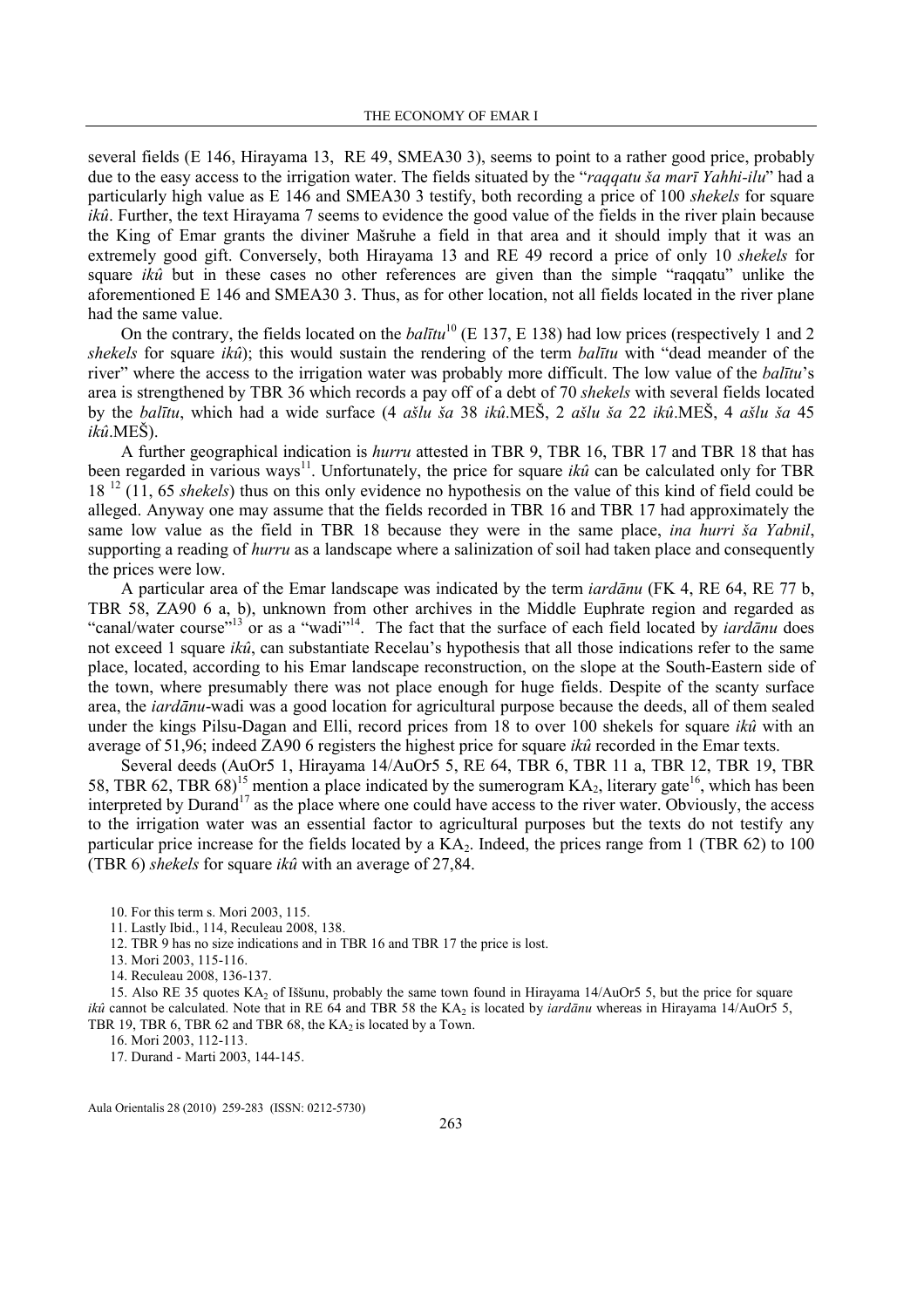Other topographical references are too discordant or too scanty to be evaluated. For example the fields located on the "opposite bank of the river", RE 24, TBR 11, TBR 12<sup>18</sup>, record respectively prices of 1, 33,33 and 20 shekels for square ikû but the two quite similar prices, 33,33 and 20, refer to fields both located near the "KA<sub>2</sub> of Nuza" therefore that location was probably a better place for agriculture than the location of the field recorded in RE 24. Nevertheless one may not assume a general high or low value for agricultural purpose to the "opposite bank of the river". References as *nahlu* "wadi" (E 149), GIŠ.TIR "forest" (E 147), or unclear indication as  $qa$ - $az$ -ri (E 142),  $hi$ - $ib$ - $i$  (TBR 7) and  $Bi$ - $iQ$ - $mi$  (E 2) are too seldom attested in order to understand their influence on the fields' prices. As far as  $hi-ib-i$  is concerned, the term is related to the verb habû, "to draw water"<sup>19</sup>, the field's area indicated as *ina hibi* probably had an easy access to water (maybe a well), but it's worth mentioning that the field had not a high price as expected.

The texts give further information about the location of the fields in the list of adjoining properties, but unfortunately none of the more common references seems to affect the fields' prices. Several texts (ASJ14, E 142, E 163 a b, RE 2, TBR 2, TBR 11 b, TBR 19, ZA90 6 a b)<sup>20</sup> deal with fields located on the banks of the Euphrates which record both high prices and low prices, with an average of 49,32 sh. s. i., and it is noteworthy that only RE 2 (1,2 sh. s. i.) and TBR 19 (10 sh. s. i.) evidence prices under 20 sh. s. i. This means a good value of the fields located on the Euphrates River, due to the access to irrigation water. For all other references as well, no important differences can be recognized among the adjoining properties.

| Location | Field                  | Prices for square <i>ikû</i> |
|----------|------------------------|------------------------------|
|          | Topographical Location |                              |
| Rabban   | RE <sub>2</sub>        | 1,2                          |
|          | ASJ 14                 | 24,19                        |
|          | <b>TBR 11 b</b>        | 33,33                        |
|          | E <sub>2</sub>         | 54,55                        |
|          | TBR <sub>2</sub>       | 100                          |
|          |                        |                              |
| Eqar     | E 137                  | 1                            |
|          | TBR <sub>3</sub>       | 12,5                         |
|          |                        |                              |
| Išpahat  | TBR <sub>6</sub>       | 100                          |
|          |                        |                              |
| Zumman   | <b>TBR 19</b>          | 10                           |
|          |                        |                              |
| Uri      | <b>TBR 38</b>          | $\mathbf{1}$                 |
|          |                        |                              |
| Iššunu   | Hirayama 14/AuOr5 5    | 40                           |
|          |                        |                              |
| Še'lla   | <b>TBR 68</b>          | 5                            |
|          |                        |                              |
| Behru    | <b>TBR 62</b>          | 1                            |

18. For TBR 9 the price for square ikû cannot be calculated.

19. Reculeau 2008, 136.

20. Also E 12, E 149 a and RE 52 list the Euphrates river, but for them the price for square  $ik\hat{u}$  cannot be calculated.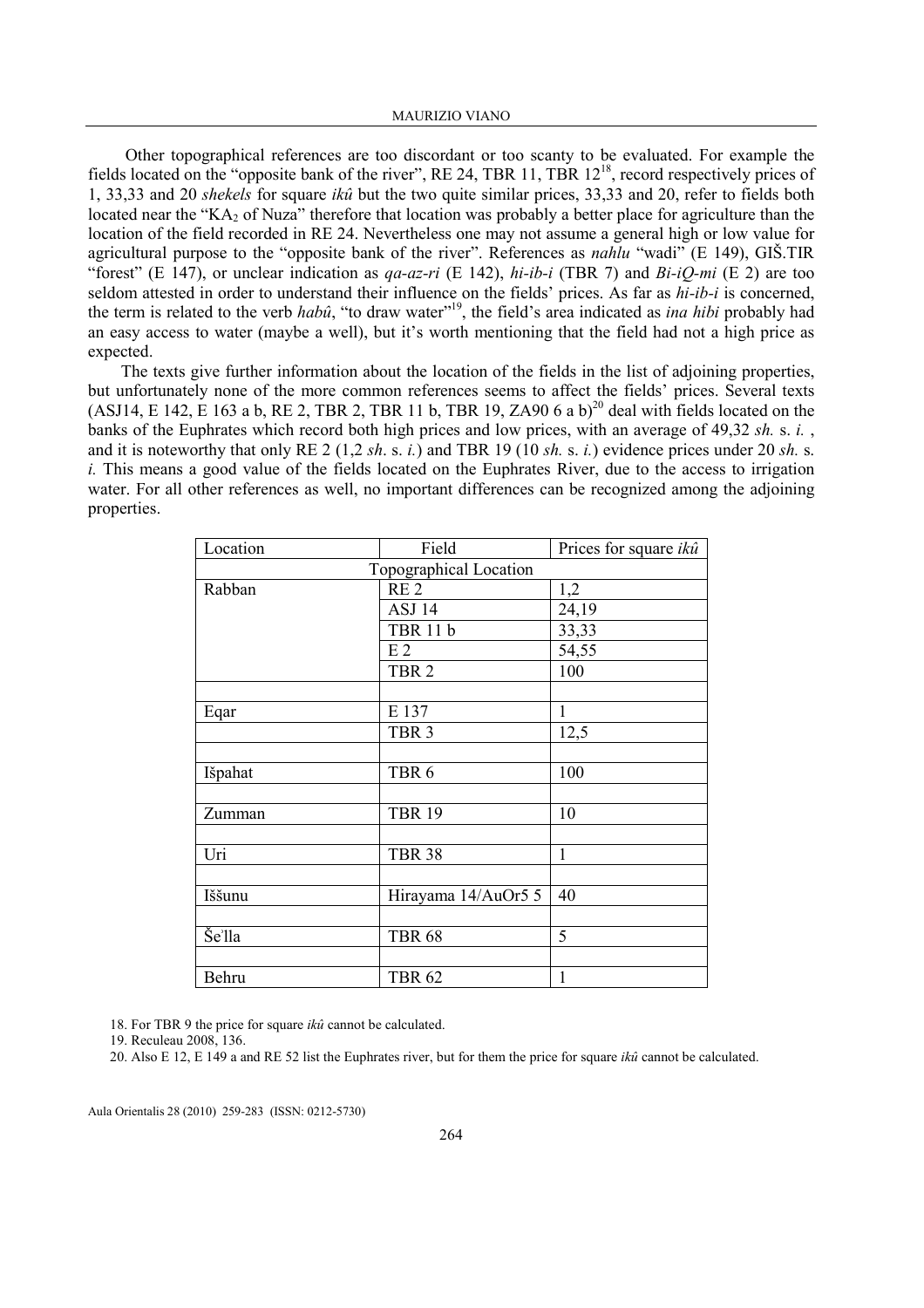|                               | Geographical location |                |
|-------------------------------|-----------------------|----------------|
| Raggatu                       | Hirayama 13           | 10             |
|                               | <b>RE49</b>           | 10             |
| raqqatu ša marī Iahi-ilu      | E 146                 | 100            |
|                               | <b>SMEA303</b>        | 100            |
|                               |                       |                |
| Balītu                        | E 137 c               | $\mathbf{1}$   |
|                               | E 138 a               | $\overline{2}$ |
|                               |                       |                |
| Hurru                         | <b>TBR 18</b>         | 11,65          |
|                               |                       |                |
| <b>Iardānu</b>                | <b>RE 64</b>          | 18             |
|                               | FK4                   | 20             |
|                               | <b>TBR 58</b>         | 42             |
|                               | ZA 906 a b            | 127,86         |
|                               |                       |                |
| KA2 of Behru                  | <b>TBR 62</b>         | 1              |
| $KA2$ of Se'lla               | <b>TBR 68</b>         | $\overline{5}$ |
| $KA2$ of Tuk[]                | AuOr5 1               | 9,09           |
| KA <sub>2</sub> iardānu       | <b>RE 64</b>          | 18             |
| $KA2$ of the sons of Nuza     | <b>TBR 12</b>         | 20             |
| $KA2$ of the sons of Nuza     | TBR 11 a              | 33,33          |
| KA <sub>2</sub> iardānu KI.TA | <b>TBR 58</b>         | 42             |
| KA2 of Išpahat                | TBR <sub>6</sub>      | 100            |
|                               |                       |                |
| Opposite bank of the          | <b>RE 24</b>          | $\mathbf{1}$   |
| river                         |                       |                |
|                               | <b>TBR 12</b>         | 20             |
|                               | <b>TBR 11</b>         | 33,33          |

Table 1

# c) Type of field

Some deeds indicate the type of sold field with the terms siphu (ASJ14, E2, E 142) and merištu (E 147, TBR 55): the former has been regarded as "disseminated field" by Durand<sup>21</sup>, connected to the irrigation system of  $KA_2^{22}$ , Mori<sup>23</sup>, instead, considers it as a type of cultivation technique; the latter term was probably a "cultivated land"<sup>24</sup>. These two type of fields had surely a different value because for *siphu* fields small surface area<sup>25</sup> (it doesn't exceed 3 square *ikû*) and quite high prices (24,19, 54,54, 50 shekels for square ikû) are generally attested; conversely the two merištu-fields sold in the Emar texts had big

- 21. Durand Marti 2003, 147
- 22. Actually no *siphu* fields are located in the vicinity of a  $KA<sub>2</sub>$ .
- 23. Mori 2003, 132-133
- 24. Ibid., 131; Reculeau 2008, 137 n. 84
- 25. E 194 records a *siphu*-field of 14 square *ikû* but the context is not clear for the incompetence of the scribe (Arnaud).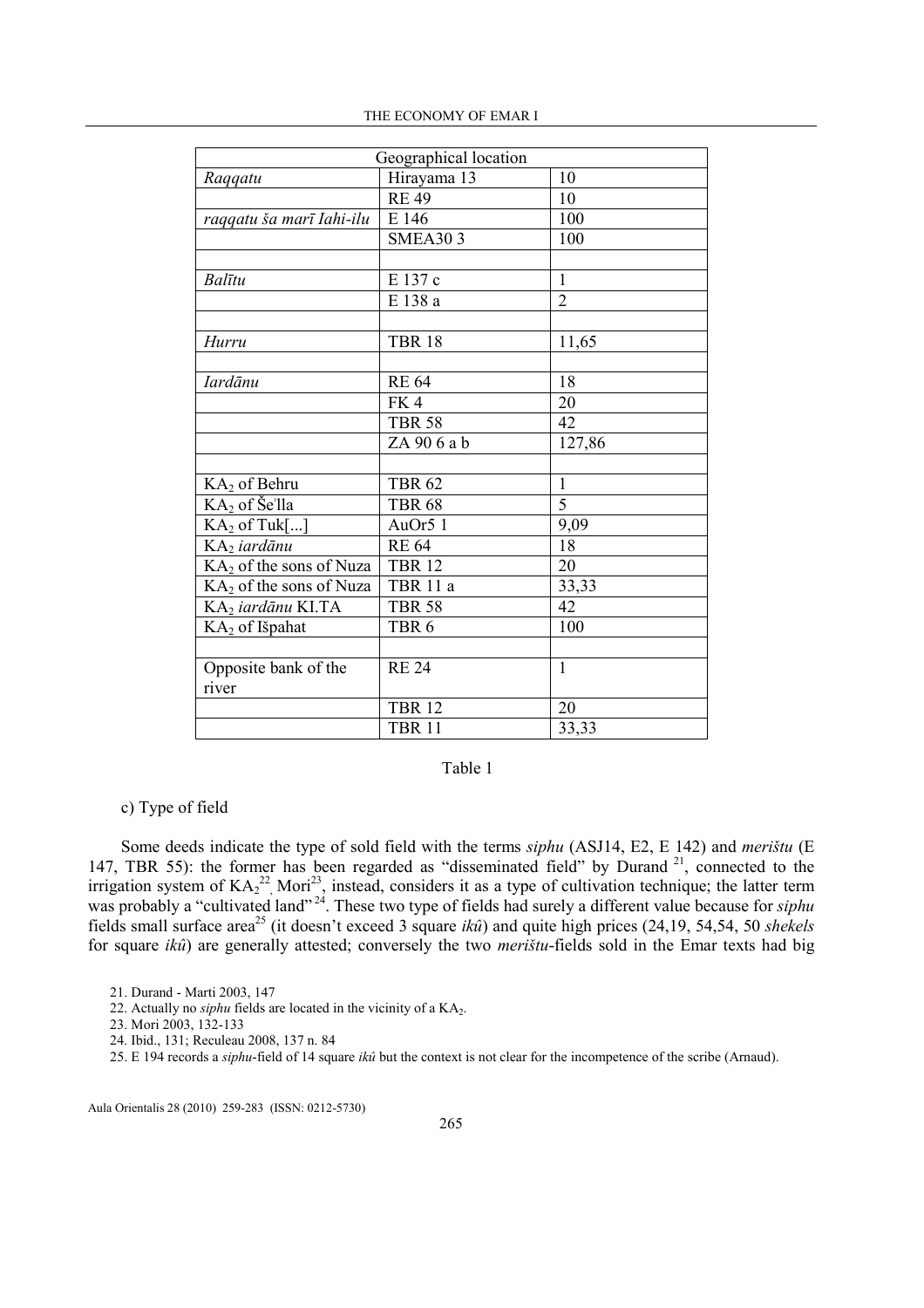surface area and low prices (1,48 and 6 shekels for square  $ik\hat{u}$ ). It is clear that, although the meaning of the terms *siphu* is so far not well understood, the value of the *siphu*-fields was surely higher as compared with merištu-fields.

## d) Sellers and Buyers

The Emar sale contracts, quoting seldom a person as buyer or seller more than once, as I noticed elsewhere<sup>26</sup>, do not give evidence for any influences on the fields' prices by the contracting parties, even though members of the royal family were involved. Indeed the prince Iṣṣur-Dagan brother of the king Pilsu-Dagan appears twice in the field sale contracts (E 137, E 138) as buyer and in both deeds low prices are attested, but no control of the royal family can be assumed because those fields were located near a dead meander of the river which, as above pointed out, is closely related to low prices<sup>27</sup>. Another person who is attested more than once in the field sale contracts is Ir<sup>c</sup>am-Dagan son of Illatu (E 2, E 3, E 4), but unfortunately only for E 2 the price for square *ikû* can be calculated. The last person attested more than once as buyer is Karbu son of Zu-Eia in the aforementioned texts TBR 11 and TBR 12.

As for the sellers, no one seems to affect the fields' prices. In fact only the king Elli and a certain Marianni appear more than once: Elli sold two fields either under or over the price average (TBR 12: 20 sh. s. i.; E 142:50 sh. s. i.) and Marianni, who sold two fields both for low prices (Hirayama 13: 10 sh. s. i.; TBR 38: 1 sh. s. i.), must not be regarded as forced to sell because he was, as his father, an Hittite officer and he appears as owner of several fields in the lists of adjoining properties. Apart from the cases discussed below (f), most texts give no evidence for the reason of selling and it is impossible to understand if the sale was forced under economic distress of the seller, but it could be presumed and some low prices could come out from that situation.

The fact that only the family of Illatu, with Ir<sup>c</sup>am-Dagan, among the great families of Emar, is attested in the field sale contracts is worth mentioning. No member of the families of Apili, Hima, Milki-Dagan, Awiru, Kutbe, whose the excavation yielded private archives, appears as buyer or seller of any field $^{28}$ .

The more documented seller in the Emar field sale contracts are Ninurta and the Elders that appear in 28 tablets for a whole of 34 sold fields<sup>29</sup>. Differently from the other real estate sale deeds (houses e.g.) which at times give the indication that the property on sale was expropriated by Ninurta and the Elder for a crime (hitu), no such an information is given for the field sale contracts. The prices of the field sold by Ninurta and the Elder range from 1 šh. s. i. (RE 24) to 127, 86 sh. s. i. (ZA 90 6) with an average of 41,61 shekels for square ikû.

26. Viano 2010.

<sup>27.</sup> In E 137 Issur-Dagan bought several properties (2 orchards, 1 field, 2 kirsitu) from various sellers for low prices, but no evidences exists that the sale was forced under hardness because among the sellers appears the king, the Iṣṣur-Dagan's brother, Pilsu-Dagan; conversely economic difficulties of the other sellers cannot be excluded at all: probably the tablet was a collation of previous sales.

<sup>28.</sup> Only the Illatu family is attested on Syrian deeds, whereas the other families appear in Syro-hittite texts.

<sup>29.</sup> This number takes into account the texts without a price as well.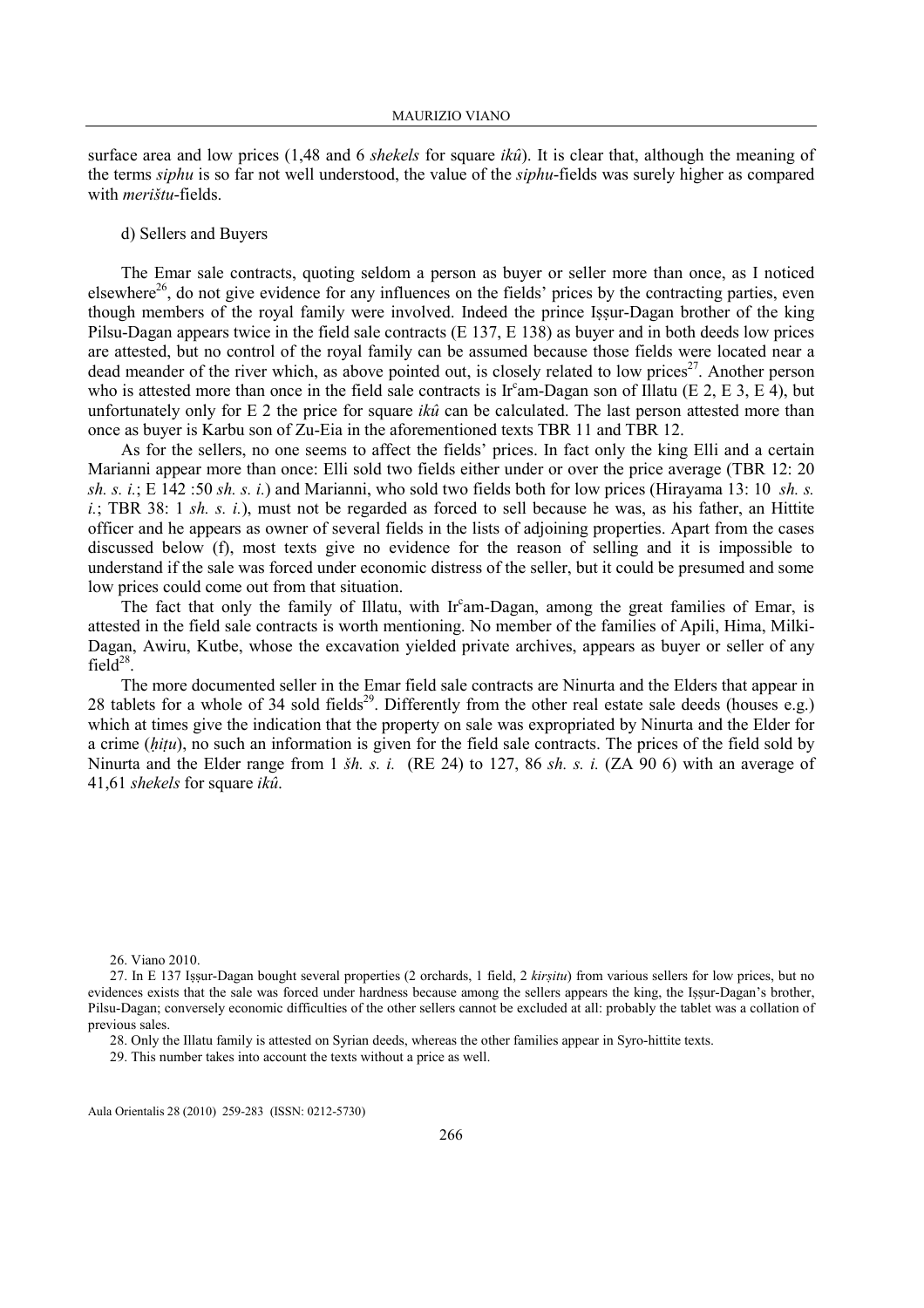



The average price of Ninurta fields is higher than the average price of the other fields, but it is worth noting that the only fields with prices over 60 sh. for square ikû shown in Figure 1 are sold by Ninurta<sup>30</sup>. As Figure  $4^{31}$  shows, most of the prices of Ninurta's sales (i.e. 65 %) are under 40 shekels for square ikû, and taking into account only the deeds with prices under 60 sh. s. i. the average is 14,96 sh. s. i. Nevertheless, the price range is so huge that a direct influence (i.e. political) on the field market by Ninurta must not be assumed. Conversely, one may allege that Ninurta and the Elders owned the best fields but they could sell fields of every value. Moreover the role of Ninurta and the Elders as sellers does affect neither the location nor the dimension of the sold field: indeed Ninurta and the Elders sell fields in different locations<sup>32</sup> with surface areas recorded from 0,94 square *ikû* (TBR 18) to 30 square *ikû* (RE 24). Although Ninurta and the Elders sold fields located in many places, it is clear that they had a strong connection with the city of Rabban because in seven<sup>33</sup> out of eight sale contracts concerning fields in Rabban they appear as the seller.

Unlike Ninurta and the Elder, when the seller is a private citizen low prices are recorded (ASJ10 D, E 137, E 138, E 163, Hirayama 13, Hirayama 14/AuOr5 5, RE 64, RE 77 a, TBR 38, TBR 55, TBR 58, TBR 62, TBR 68)<sup>34</sup> with a range from 1 to 48 shekels for square ikû and an average of 14,12 sh. s. i. Conversely tree out of five of the biggest fields (ASJ10 D, E 137, TBR 62) are sold by private citizens<sup>35</sup> but only one (E 137) is bought by a member of the royal family. Therefore it seems that the deals among private citizens reached lower prices than the transactions involving an institution.

Turning to the royal family business, only tree deeds record sales by one of its members, and it is worth noting that those fields had small surface areas (ASJ14 = 2.4 square *ikû*; E 142 = 2 square *ikû*; TBR

30. I was not able to find any reason for those prices which probably depend on the quality of the sole; anyway it is worth noting that all they are small fields and two of them (E 146, SMEA30 3) are located in the same place, the *raqqatu* of the son of Iahi-ilu.

31. Figure 4 only lists the texts for which prices for square ikû can be calculated.

32. S. Table 4.

33. E 2, E 3, RE 2,RE 5, RE 52, TBR 2, TBR 11.

34. Also ASJ10 G, Hirayama 15/AuOr5 6, RE 35, RE 77 b, record sales by private citizens but the price for square ikû cannot be calculated.

35. It is worth nothing that Ir<sup>c</sup>am-Dagan bought only small fields (E 2 a = 2,25 square *ikû*; E 2 b = 1,33 square *ikû*; E 3 = 3 square ikû).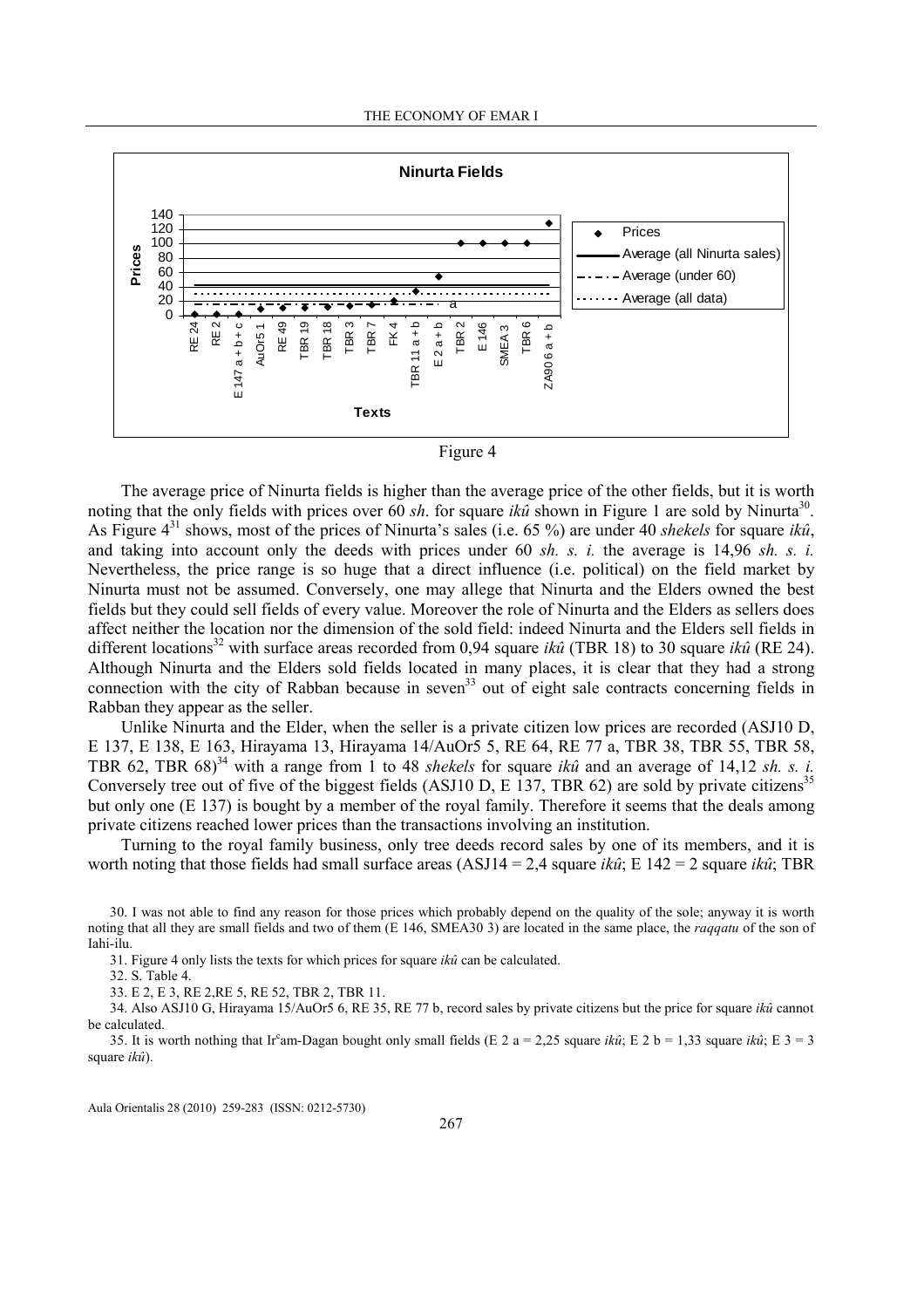$12 = 1.5$  square *ikû*). On the other hand the prince Issur-Dagan, who is the member of the royal family more active in the field market and the only one involved as buyer, seems to have bought quite big fields (E 137 c = 30 square *ikû*; E 138 a = 10 square *ikû*) but no conclusion can be based on such a small number of data. Similarly, the fact that the fields sold by the royal family (ASJ14 = 24,19 sh. s. i.; E 142  $= 50$  sh. s. i.; TBR 12 = 20 sh. s. i.), as pointed out above, were sold for values both high and low, could be interpreted as evidence that the royal family had no influence on fields trades.

Therefore, the texts do not allow to relate someone of the contracting parties with specific typology of sold fields, like surface and location also because the occurrences are too few to judge, but concerning Ninurta, and maybe the private citizens, a connection with a price level could be alleged. Moreover, as previously noted, the lack of references on the context of the sale, precludes understanding if the price was affected by the economic situation of the seller.

### f) Distress situation

Some texts mention a particular event, namely the year of distress or famine (E 138, Hirayama 15/AuOr 5 6, Iraq 54 4, RE 64, RE 35, TBR 58) or the year when the troops of Hurri attacked (RE 77, TBR 9), which could have forced people to sell real estate under economic difficulties. Unfortunately for only four contracts (E 138 a, RE 64, RE 77 a, TBR 58) the price for square *ikû* can be calculated but it is enough to assume that those situations had not affected the fields' prices because their range, under those circumstances, was from 2 to 46,66 shekels for square  $ik\hat{u}$ . In addition in E 138, the seller is the king Pilsu-Dagan who was obviously not forced to sell. The other contracts, indeed, record sale prices of 30 (RE 35), 200 (TBR 9) and 215 (Hirayama 15/AuOr 5) shekels similar to sales under normal conditions.

## 2. Price fluctuation

After having dealt with the features affecting the fields' prices, this paper will focus attention on the fluctuation of the prices during the whole period of the Emar documentation. The aim of this point is viewing if any changes in the fields' prices have taken place trough the over 150 years of the Late Bronze Age Emar history, and which were the motives<sup>36</sup>.

First, it requires placing our texts in a chronological sequence, and though the goal of this article is not discussing the chronology of the legal texts of Emar, which is very complicated, an excursus on the chronological placement of each text is here necessary:

#### ASJ10 D

The King Pilsu-Dagan heads the witness list and is followed by Elli and other sons.

#### ASJ10 G

This text is a Syrian tablet probably belonging to the first dynasty of Emar. The lines 15-16 report  $\binom{1}{1}$ <sup>TU</sup>Hi-ar // [... <sup>d</sup>]KUR that probably must be regarded as the "year date of Ip-hur-<sup>d</sup>Da-gan" which is found in Hirayama 33 and Hirayama 2 as well. Both those texts had been written by the scribe Rašap-ilī and the first witness of Hirayama 2 is the second king of the first dynasty Igmil-Dagan.

36. Only those texts, for which the square  $ik\hat{u}$  price can be calculated, will be taken into account.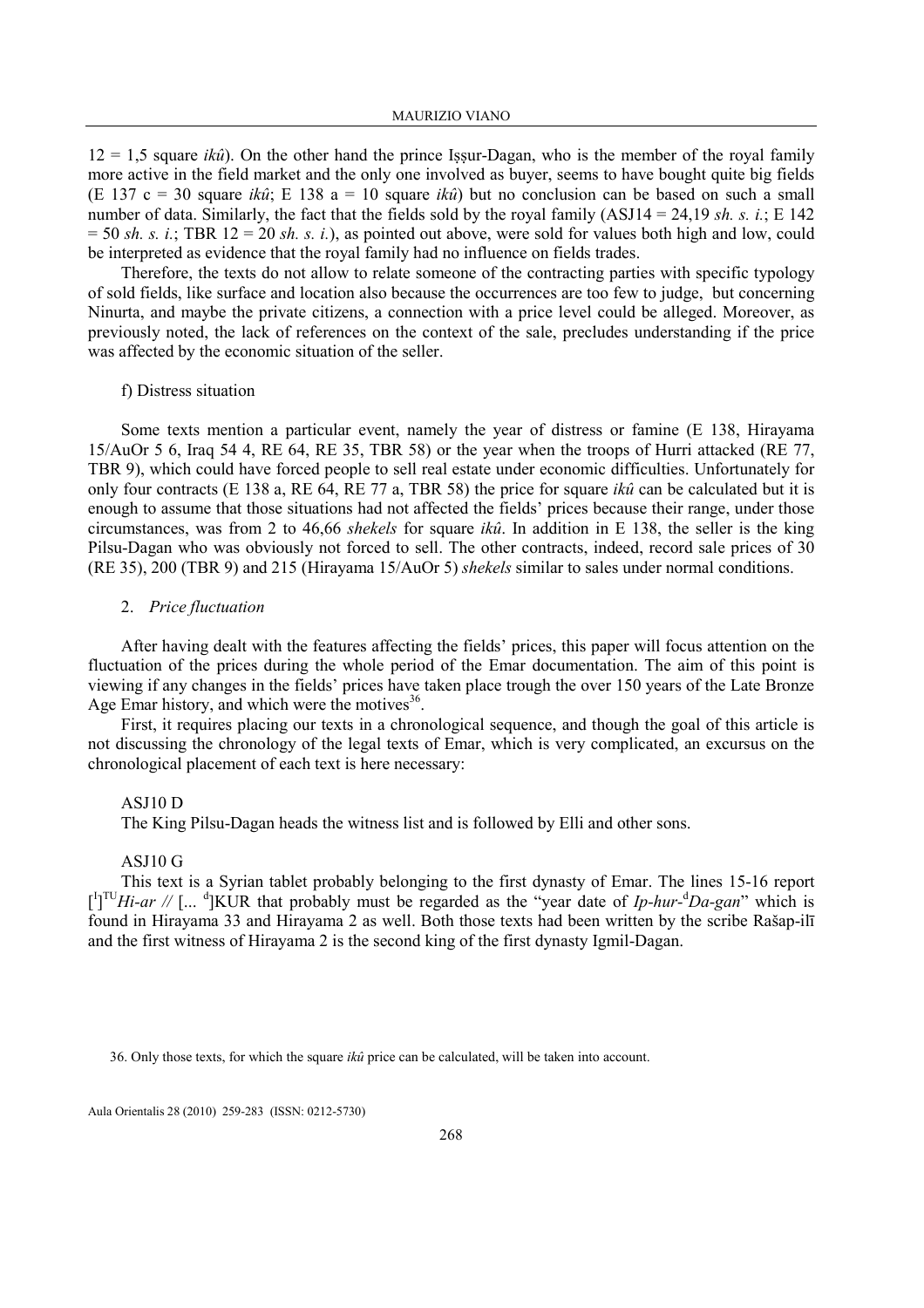# ASJ14

This tablet, as Cohen and d'Alfonso<sup>37</sup> pointed out, was probably a later copy. In support to this hypothesis, I regard the price of  $5/6$  GIN<sub>2</sub> (l. 15) as a mistake for  $5/6$  ma-na that the scribe made while he was copying from the original tablet, because a price of 5/6 of silver shekel would be to little for a field and is not attested elsewhere whereas 5/6 of silver *mina* is common (E 110, E 2, E 3). Nevertheless I think that there is no reason to assume a change of the first witness in the light of no other attestation as they proposed<sup>38</sup>. In my opinion<sup>39</sup>, ASJ14 is a later copy of an original tablet dating to Ba'al-Kabar son of Elli who I regarded as the father of the king Iași-Dagan; however, according to both views, the first draft goes back to the beginning of the second dynasty.

## Au $Or-5$  1

This tablet was probably written at the beginning of the second dynasty: one of the witness  $A-[b]u-$ Da DUMU A-bi- $[HAR]^{40}$  is also found in texts dated either to the king Iași-Dagan (TBR 1) or to his son Ba'al-kabar I (TBR 2, TBR 4, RE 14). In addition in TBR 1 a certain Rašap-TI son of Uggal appears, who is also found in AuOr5 1 but the patronymic is lost. Therefore this tablet is dated to the end of the reign of Iaṣṣi-Dagan or to the beginning of the reign of Ba'al-kabar I.

### E 2

The first witness is Abbanu followed by his brother Pilsu-Dagan.

### $E<sub>4</sub>$

The king Pilsu-Dagan is the first witness.

## E 137

This tablet records purchases of real estate by the prince Iaṣṣi-Dagan and in addition the king Pilsu-Dagan, who is one of the sellers, also appears as first witness followed by his son Elli.

### E 138

As the former text this tablet records a purchase by Iassi-Dagan and the first two witnesses are the king Pilsu-Dagan and his son Elli.

# $E$  142<sup>41</sup>

The first two witnesses are the king Elli and his brother Iaṣi-Dagan.

### E 146

The king Pilsu-Dagan is the first witness. This tablet goes back to the last part of the reign of Pilsu-Dagan because the scribe is Ea-damiq who worked under Elli as well, and almost all the witnesses appear in documents drawn up under Elli: for example this tablet is the only one drawn up under Pilsu-Dagan in which the third witness Appau son of Ikun-Dagan appears, who is most attested in Elli's documents (E 147, FK 4, Iraq54 4, RE 24, RE 5, SMEA30 4).

37. Cohen - D'Alfonso 2008, 10.

39. Viano 2007, 246-254

<sup>38.</sup> At this regard s. Ikeda 1999, 180-181 for a similarity in the witness list between ASJ14 and the other texts of the scribe Abi-kapi. The witnesses in E 139 and RE 81 which Cohen - D'Alfonso 2008, 9-10, regard as other cases of changing of only the first witness, could be simply homonyms, as usually in the royal families, of witnesses of deeds drawn up under Pilsu-Dagan.

<sup>40.</sup> Collation of -[HAR] by Pruzsinszky 2003.

<sup>41.</sup> See my remarks in Viano 2007, 257-258.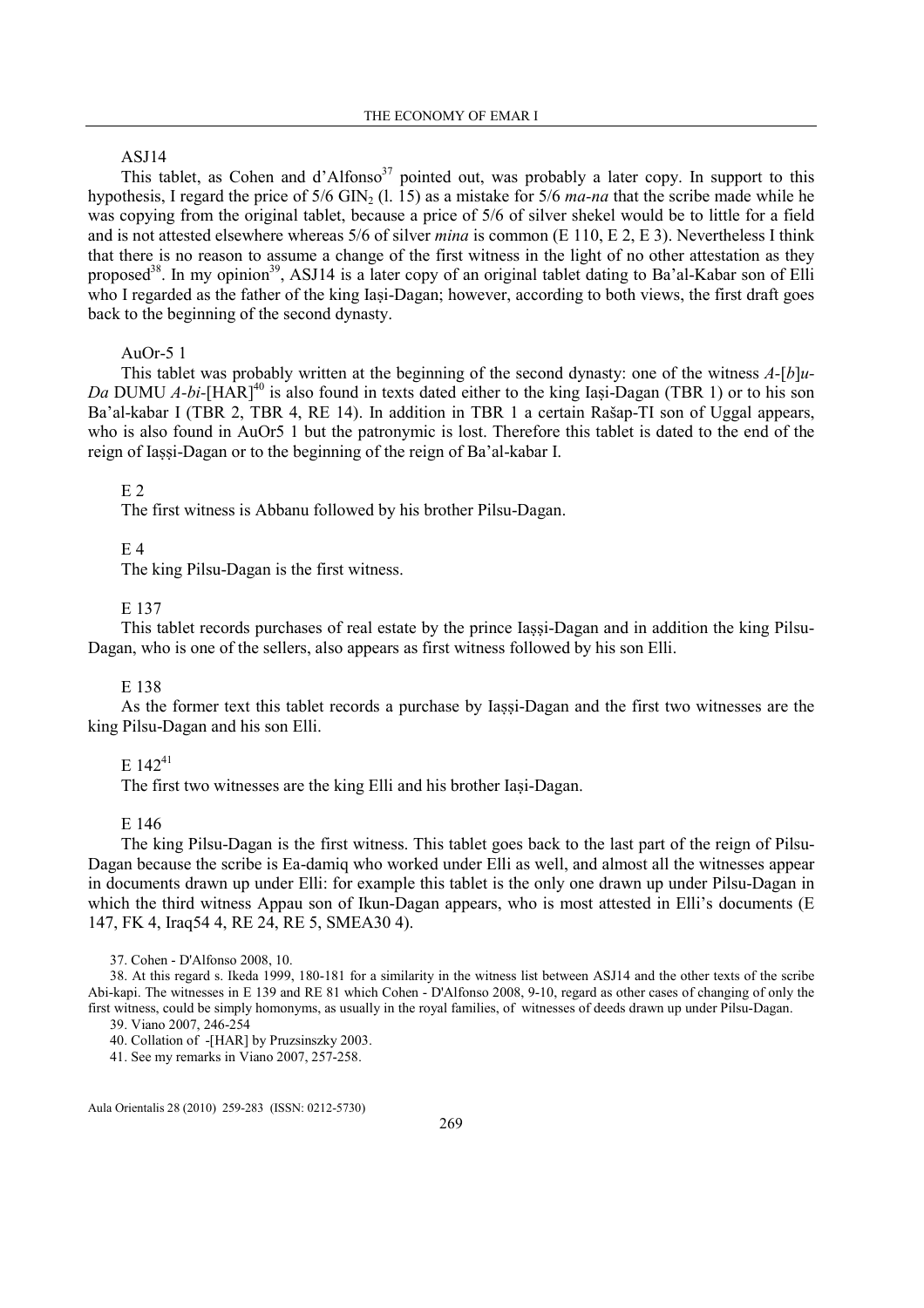E 147

The king Elli is the first witness.

### E 163

This fragmentary tablet gives no evidence in order to date it, but just as hypothesis we can accept the identification, pointed out by di Filippo, of Iassi-Dagan son of Ba'al-malik with the same person who heads the witness list in TBR 19 (s.).

#### FK 4

This tablet was written under the king Elli who heads the witnesses list, and probably at the beginning of his reign because the king is followed by the aforementioned Ir<sup>c</sup>am-Dagan son of Illatu<sup>42</sup> who is active under the king Pilsu-Dagan; in addition that tablet was drawn up by the scribe Ea-damiq who worked under both kings.

#### Hirayama 13

The tablet is sealed with the Ini-Tešup seal $^{43}$ .

# Hirayama 14/AuOr-5 5

The buyer's name Abī-li'mu son of Abī-bēlu is found in AuOr5 3: 23 as witness but this identification is unsure and no other dating indication is given. The witnesses of AuOr-5 3 are also listed in TBR 14 and ZA89 4 drawn up under Irīb-Ba'al, the first king of the first dynasty.

### Hirayama 15/AuOr-5 6

The buyers Kunanu and Še'[i-Dagan] sons of Abudda are found in RE 4, the former as buyer and the latter as witness. RE 4 was drawn up by the scribe Alal-Abu who also wrote TBR 19 which has Zū-Ba<sup>c</sup>la, the last king of the first dynasty, as first witness.

# $RE 2^{44}$

This text could be dated to a period ranging from the reign of Igmil-Dagan to the reign of Iassi-Dagan because it was drawn up by the scribe Dagan-bēlu who worked especially under the king Igmil-Dagan (E 150, AuOr-5 17/Hirayama 28, RE 91), but also wrote TBR 1 where the king Iassi-Dagan heads the witness list. Because of an overlap between the two dynasties<sup>45</sup> and the only presence of the Ninurta seal, I suggest to date, with reservation, RE 2 approximately to the end of the first dynasty.

## RE 5

The king Elli is the first witness.

42. The presence of Ir $\text{cm}$ -Dagan son of Illatu is very helpful to evaluate the duration of kings rule because he is attested from the time of Abbanu (E 2, E 3, TBR 5) as buyer of real estate properties, up to the reign Elli (e.g. FK 4); this means that the reign of Pilsu-Dagan was shorter than the mass of documents may lead to believe.

43. Tsukimoto 1990, 205 n. 3. The chronological placement of the Siro-hittite tablets is under discussion: both Di Filippo 2008, 57-62 and Cohen - D'Alfonso 2008, 16-19, place Ini-Tešup reign contemporaneous to the last part of the Emar dynasty with a range from Zu-Aštarti up to over Ba'al-kabar II; if this hypothesis is true, would testify a change in the scribal practice from the Syrian to Syro-hittite style concerning the real estate sale deeds, because E 82, TBR 38, Hirayama 13 and TBR 68, the only attested Syro-hittite field sale contracts would take place in the last part of the Emar history.

44. See my remarks on the identity of the first witness Iaṣi-Dagan son of Ba'al-malik in Viano 2007, 246-247.

45. Cohen - D'Alfonso 2008, 6, Di Filippo 2004, 196-198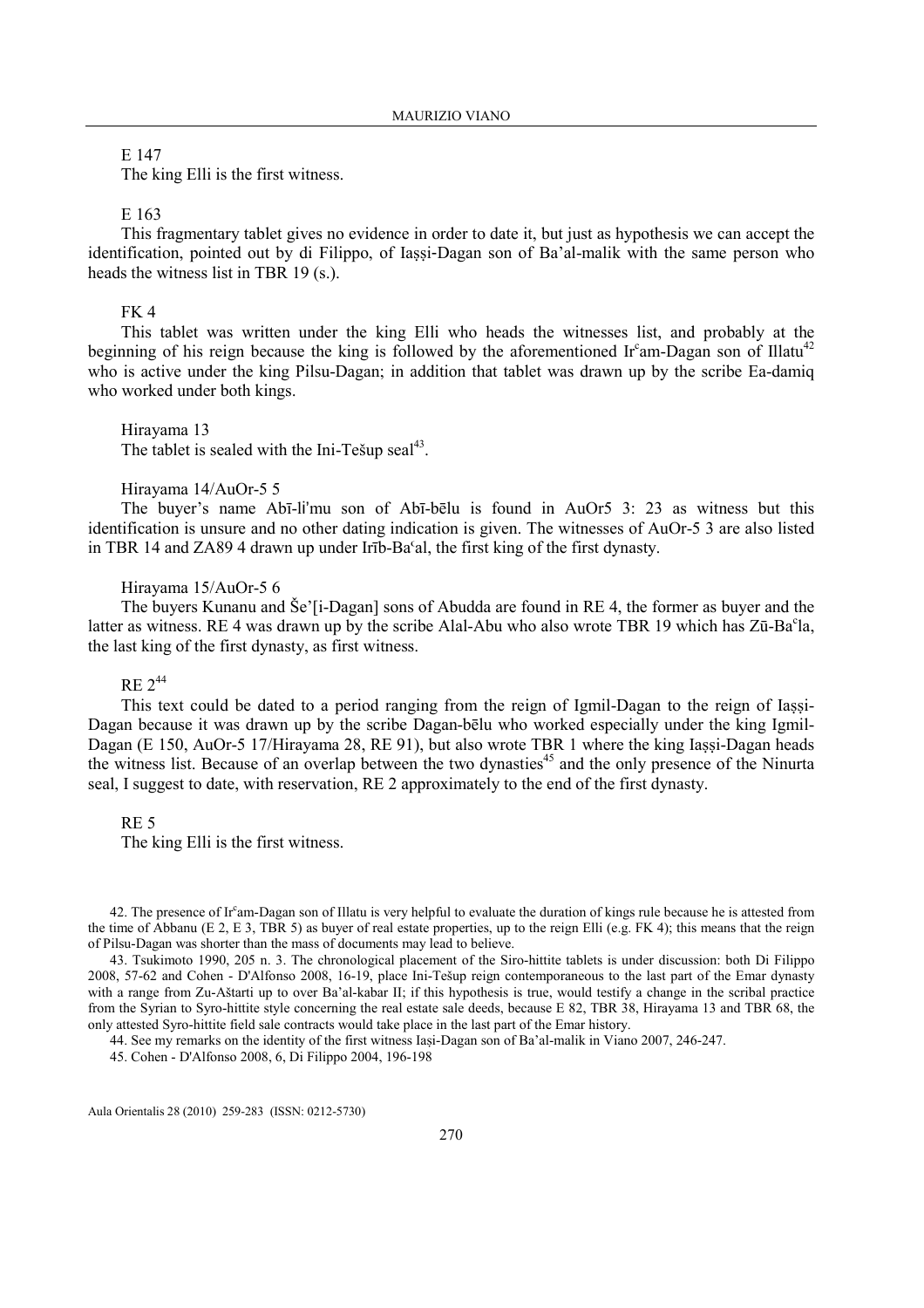# RE 24

The king Elli is the first witness.

### RE 35

This text gives no prosopographic link with other texts but it was recorded in a year of distress, *i-na* MU<sup>HI.A</sup> nu-kur-ti KALA.GA, as well as the aforementioned Hirayama 15/AuOr-5 6, thereby I assume that two texts were contemporaneous.

### RE 49

The king Pilsu-Dagan is the first witness. This text records the same witnesses found in TBR 7 (s.)

### RE 64

This text only gives the reference that was drawn up in a distress condition  $(a$ -na dan-na-ti) as well as TBR 58 (s.)

## RE 77

The buyer Zūzānu son of Ikū(n)-Ra is also found as witness in several texts, E 1, E 4, E 157, E 159, RE 29, all drawn up under the king Pilsu-Dagan, but E 1 that belongs to the reign of Baʿal-kabar I. Inasmuch as E 1 goes back to Baʿal-kabar I, RE 77, quoting the siege of the Hurrian troops as the tablets TBR 9 and Hirayama 7 drawn up under the king Pilsu-Dagan, gives the evidence that this episode took place at the beginning of the reign of Pilsu-Dagan.

### SMEA30 3

The king Pilsu-Dagan is the first witness. This tablet was drawn up by Ea-damiq, the same scribe of E 146 (s.) with which it shares the witnesses, Irʿam-Dagan son of Illatu, Abqi-naila son of Hiemi, Ahimalik son of Hari.

# TBR 2

The king Baʿal-kabar I is the first witness.

### TBR 3

The king Baʿal -kabar I is the first witness.

## TBR 6

The prince Abbanu son of Baʿal-kabar and brother of Pilsu-Dagan is the first witness.

### TBR 7

The king Pilsu-Dagan is the first witness. Inasmuch as Ibnia son of Abika, the third witness, appears in texts drawn up under Elli (RE 24, SMEA30 4) and under Baʿal-kabar II (RE 81, TBR 13) as well as Ipqi-Dagan son of Apila<sup>46</sup>, the last witness, who figure in TBR 13, this tablet goes back to the end of the reign of Pilsu-Dagan.

## TBR 9

The king Pilsu-Dagan is the first witness.

46. Both witnesses, Ibnia son of Abika and Ipqi-Dagan son of Apila, are witnesses, also together, in several texts drawn up under Pilsu-Dagan, respectively E 137, E 140, E 180, E 305(?), RE 3 and RE 3.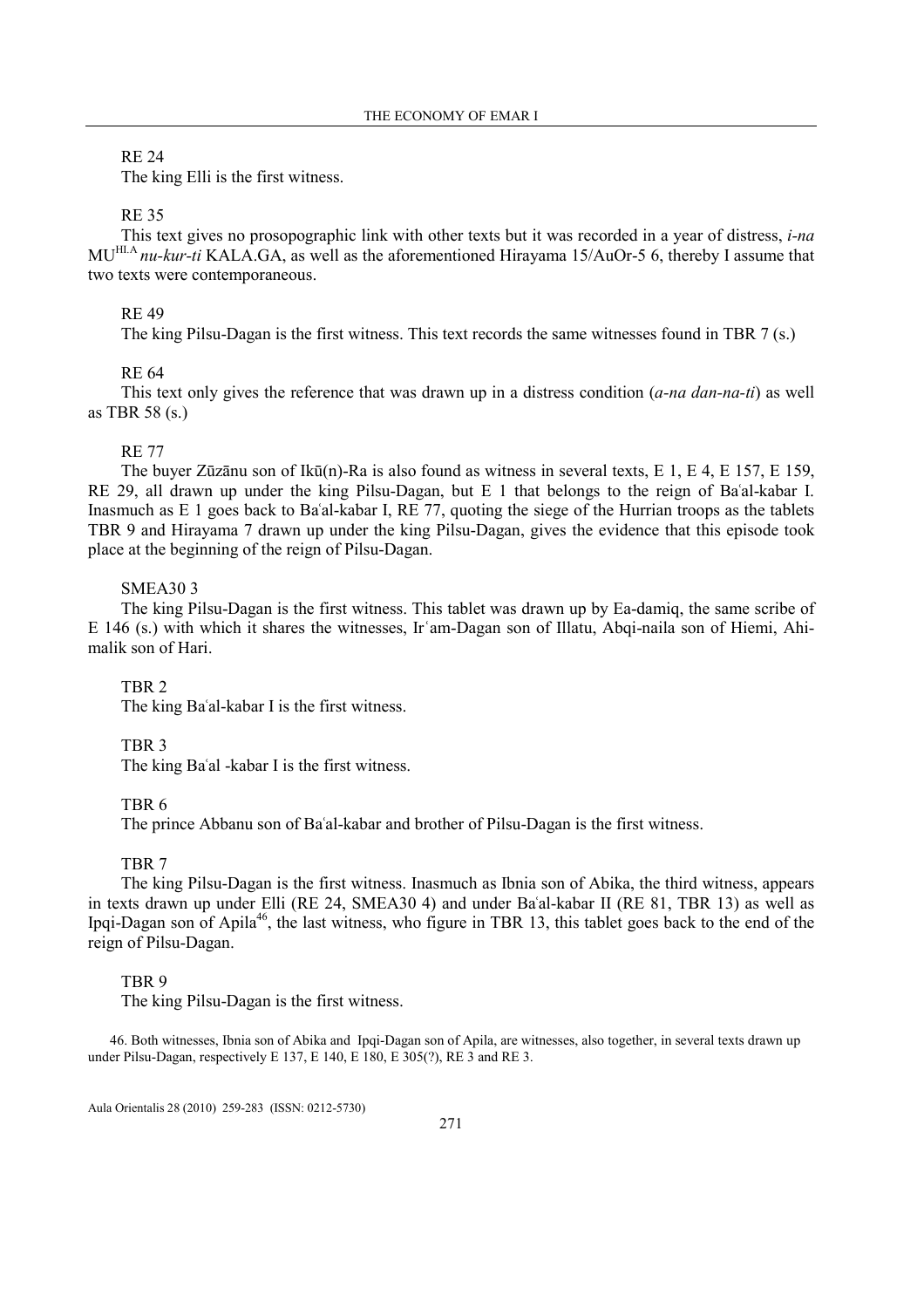TBR 11<sup>47</sup>

The king Elli is the first witness.

TBR 12

The king Elli is the first witness.

TBR 18

The first dynasty king Li'mi-šarru is the first witness.

TBR 19

The last king of the first dynasty, Zū-Ba°la, is the first witness.

TBR 38

This tablet belongs to the Marianni's archive like Hirayama 13 (s.).

TBR 55

The king  $Z\bar{u}$ -Aštarti<sup>48</sup> is the first witness.

## TBR 58

This text is hard to date whether to the reign of Pilsu-Dagan or that of his son Elli because it was drawn up by the scribe Dagalli who worked under both kings (Pilsu-Dagan: Hirayama 16; Elli: Hirayama 1). Even the year formula *a-na dan-na-ti* cannot help us because the same formula is found in TBR 57, another text of Dagalli. Considering that the first witness of TBR 58, Baba son of Addia, is also found in two texts (TBR 5, TBR 6) where Abbanu heads the witness list and in another one (Hirayama 7) drawn up under Pilsu-Dagan<sup>49</sup>, and given that most of the texts which quote "year of distress" took place during the reign of Pilsu-Dagan, I prefer dating this text to his rule.

TBR 62

The king Elli is the first witness.

## TBR 68

This syro-hittite tablet lists among the witnesses Himia son of Kutbe who probably must be regarded as the same person found in TBR 66 belonging to the Kutbe-family archive; this hypothesis seems to be confirmed by the presence in TBR 68 of a certain Alal-abu son of Ameru who appears as witness in another text of the Kutbe-archive (RE 13) and in some other texts belonging to private archives: E 117 belonging to the Milki-Dagan's archive, E 76 and E 85 belonging to the Hima's archive, TBR 24 and TBR 25 belonging to the Arwu archive. As I pointed out<sup>50</sup>, those archives were contemporaneous and date to the last part of the Emar history.

47. The field b is the same purchased in TBR 2 under the king Baʿal-kabar I because probably the name of the ancient owner was held, s. Mori 2003, 126-127.

48. I regarded Zu-Aštarti as predecessor of Pilsu-Dagan (Viano 2007, 251) because of the presence of Abbanu in his texts, but, according to general view (Di Filippo 2004, Cohen - D'Alfonso 2008, 7) he followed Pilsu-Dagan; as support to this last view I noted that SMEA30 2, a tablet drawn up by Imlik-Dagan who is the only scribe attested under Zu-Aštarti, has as first witness Imlik-Dagan son of Pilsu-Dagan. In spite of the fact that Zu-Aštarti is the successor of Pilsu-Dagan the absence of Abbanu from the Pilsu-Dagan's documentation (but not from Zu-Aštarti's texts) remains an open question.

49. Divon 2008, 106.

50. Viano 2007.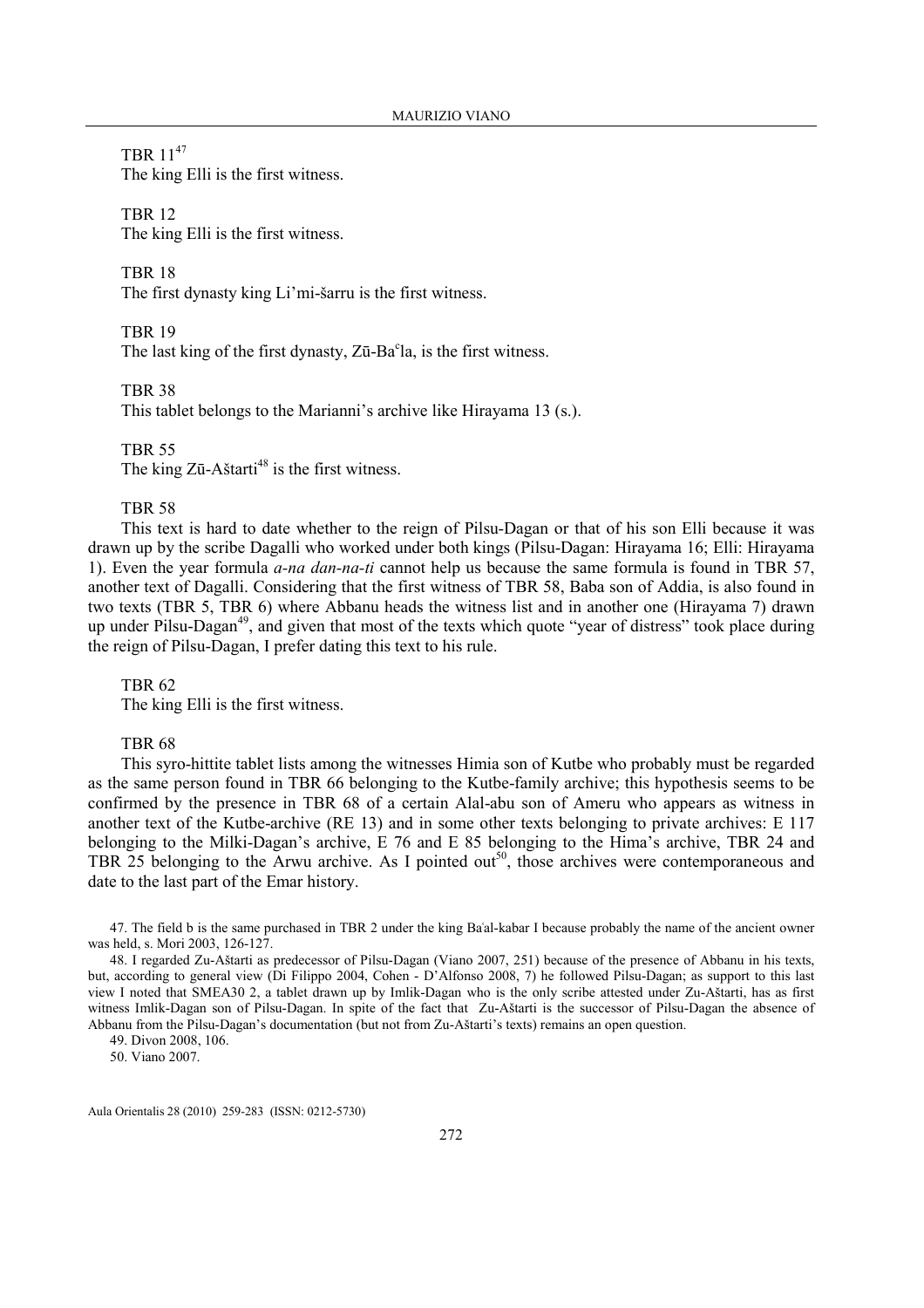# ZA90 6

The king Elli is the first witness.

3. Chronological sequence:

The placement of each text inside the sequence of each period of reign is hypothetical, and it is based on the above observations.

| <b>Text</b>            | <b>Tablet</b>           | Price for square ikû | <b>Date</b>                                       | <b>Scribe</b>                 |
|------------------------|-------------------------|----------------------|---------------------------------------------------|-------------------------------|
| Hirayama 14 / AuOr-5 5 | S                       | 40                   | Irib-Ba'al $(?)$                                  |                               |
| <b>TBR 18</b>          | $\overline{S}$          | 11,65                | Li'mi-šarru                                       | Ehli-Kuša                     |
| <b>TBR 19</b>          | $\overline{S}$          | 10                   | Zu-Ba'la (king)                                   | Alal-abu                      |
| E $163\overline{a+b}$  | $\overline{S}$          | 48                   | $\sqrt{7BR(19(?))}$                               |                               |
| RE <sub>2</sub>        | $\overline{S}$          | 1,2                  | End first dynasty (?)                             | Dagan-bēlu                    |
| ASJ14                  | $\overline{S}$          | 24,19                | Ba'al-kabar son of Elli                           | Abī-kāpī                      |
| AuOr5 1                | $\overline{S}$          | 9,09                 | Iasi-Dagan - Ba'al-kabar I                        |                               |
| TBR <sub>3</sub>       | $\overline{S}$          | 12,5                 | Ba'al-kabar I                                     | Abī-kāpī                      |
| TBR <sub>2</sub>       | $\overline{\mathbf{S}}$ | 100                  | Ba'al-kabar I                                     |                               |
| $E 2a + b$             | $\overline{S}$          | 54,55                | Abbanu                                            |                               |
| TBR <sub>6</sub>       | $\overline{S}$          | 100                  | Abbanu                                            | Abī-kāpī                      |
| <b>RE</b> 77 a         | $\overline{S}$          | $\overline{7,5}$     | Pilsu-Dagan                                       | Ba <sup>c</sup> al-gamil      |
| $\overline{E}$ 137 c   | $\overline{S}$          | $\mathbbm{1}$        | Pilsu-Dagan                                       | Bēlu-malik                    |
| E 138 a                | $\overline{\mathbf{S}}$ | $\overline{2}$       | Pilsu-Dagan                                       | Iš-Dagan                      |
| E 146                  | $\overline{S}$          | 100                  | Pilsu-Dagan                                       | Ea-damiq                      |
| <b>SMEA303</b>         | $\overline{S}$          | 100                  | Pilsu-Dagan                                       | Ea-damiq                      |
| ASJ10 D a              | $\overline{S}$          | $\overline{2}$       | Pilsu-Dagan                                       |                               |
| TBR <sub>7</sub>       | $\overline{S}$          | 14,69                | Pilsu-Dagan                                       |                               |
| $RE$ 49                | $\overline{S}$          | $\overline{10}$      | Pilsu-Dagan                                       |                               |
| <b>TBR 58</b>          | $\overline{S}$          | $\overline{42}$      | Pilsu-Dagan - Elli                                | Dagalli                       |
| <b>RE 64</b>           | $\overline{S}$          | 18                   | // TBR 58                                         |                               |
| <b>TBR 55</b>          | $\overline{S}$          | 6                    | Zu-Aštarti                                        | Imlik-Dagan                   |
| FK4                    | $\overline{S}$          | 20                   | Elli                                              | Ea-damiq                      |
| E 147 $a + b + c$      | $\overline{S}$          | 1,48                 | Elli                                              | $\overline{\text{E}}$ a-damiq |
| <b>RE 24</b>           | $\overline{S}$          | $\mathbf{1}$         | Elli                                              | Ea-damiq                      |
| E 142                  | $\overline{S}$          | $\overline{50}$      | Elli                                              | Iš-Dagan                      |
| TBR $11a + b$          | $\overline{S}$          | 33,33                | Elli                                              | Iš-Dagan                      |
| <b>TBR 12</b>          | $\overline{S}$          | 20                   | Elli                                              | Iš-Dagan                      |
| <b>TBR 62</b>          | $\overline{S}$          | $\mathbf{1}$         | Elli                                              | Iš-Dagan                      |
| ZA $906a + b$          | $\overline{S}$          | 127,86               | Elli                                              | Iš-Dagan                      |
| Hirayama 13            | $\overline{\text{SH}}$  |                      | 10 Ini-Tešup                                      |                               |
| <b>TBR 38</b>          | $\overline{\text{SH}}$  |                      | $\overline{1}$ Ini-Tešup                          |                               |
| <b>TBR 68</b>          | $\overline{\text{SH}}$  |                      | $\overline{5}$ Ba <sup>c</sup> al-malik (diviner) |                               |

Table 2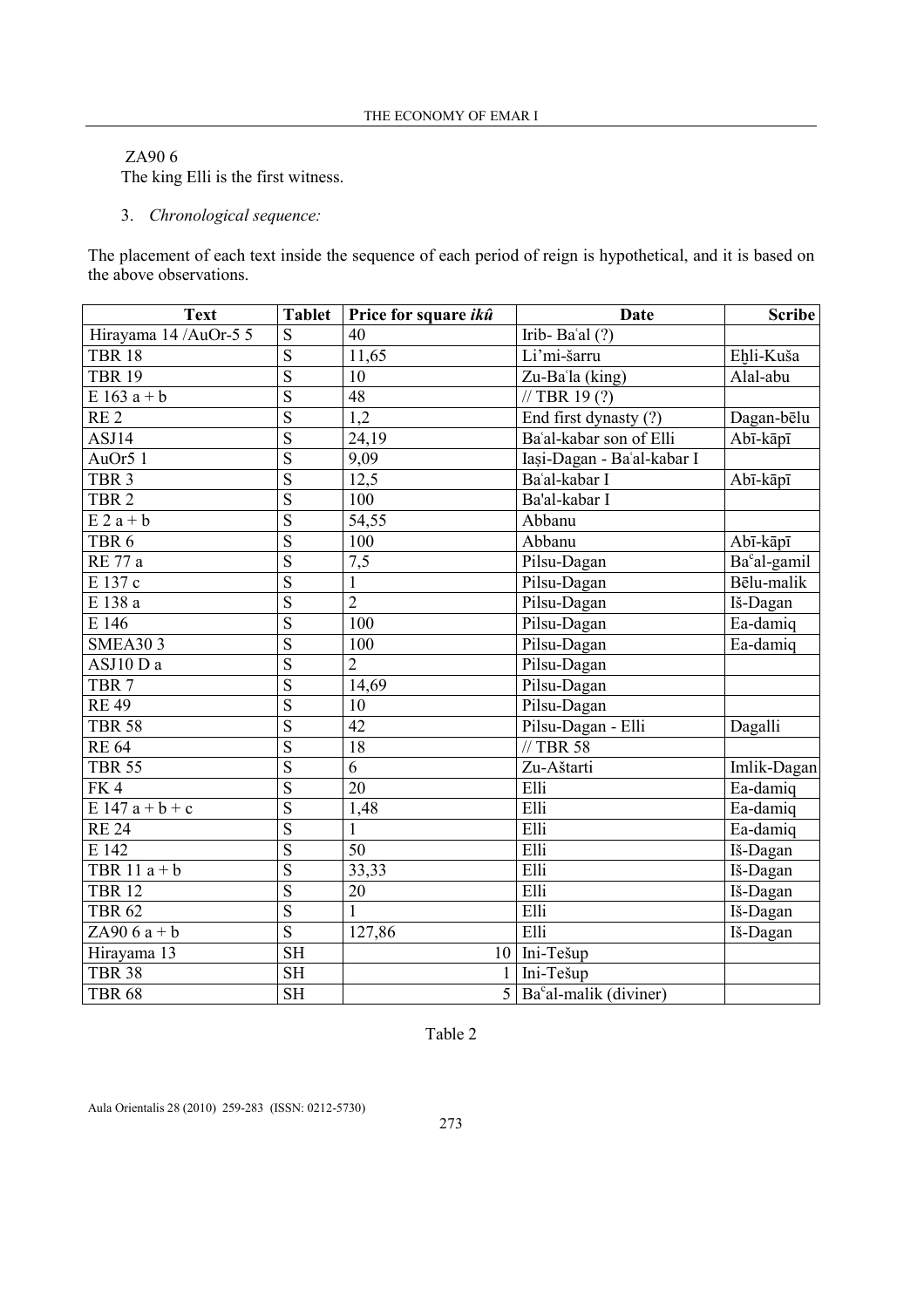

The following diagram shows the fluctuation of the fields' prices.

Figure 5

As the diagram shows, the fields' prices have nearly no fluctuation in the long period as the trend line confirms<sup>51</sup>, conversely a strong variation took place in the short period, namely among fields sold approximately in the same time, as the first part of this article has shown.

In order to understand better the trend of the fields market, the price average during each period is remarkable:

| Period                                                 | Price average for square $ik\hat{u}$ |
|--------------------------------------------------------|--------------------------------------|
| I dynasty:                                             |                                      |
| Hirayama 14 / AuOr-5 5; TBR 18; E 163; TBR 19; RE 2    | 22,17                                |
|                                                        |                                      |
| <i>First generation II dynasty:</i>                    |                                      |
| ASJ14; AuOr-5 1; TBR 3; TBR 2                          | 36,45                                |
|                                                        |                                      |
| Pilsu-Dagan and Zu-Aštarti:                            |                                      |
| E 2; TBR 6; RE 77; RE 64; TBR 58; E 137; E 138; E 146; | 35,21                                |
| SMEA30 3; ASJ10 D; TBR 7; RE 49; TBR 55                |                                      |

51. The decrease down-going of the trend line depends on the chronological placement of each text during each period of reign that as I above noted is unsure. Placing the texts otherwise, I experienced that the trend line could be horizontal as well.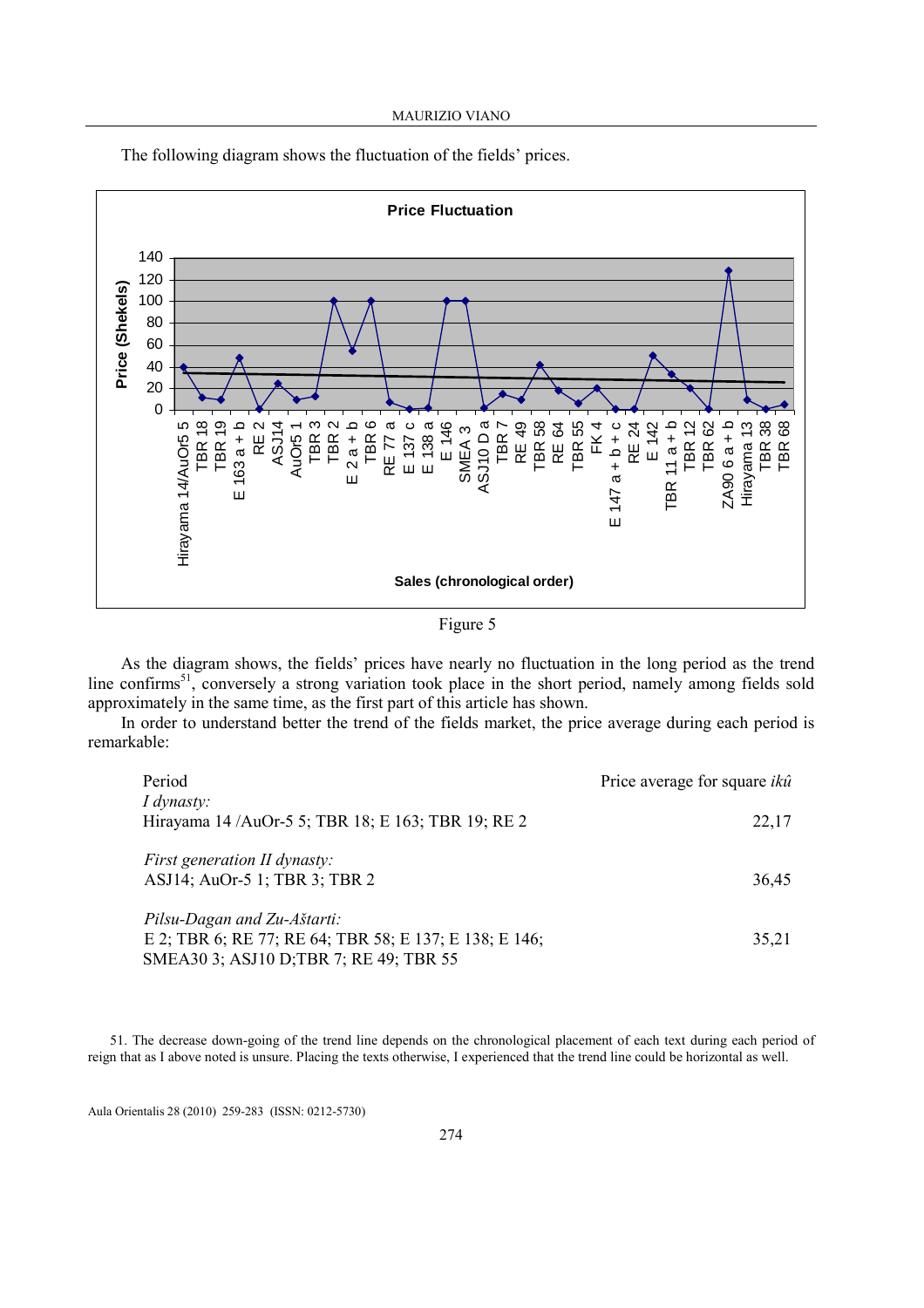| Elli<br>FK 4; E 147; RE 24; E 142; TBR 11; TBR 12; TBR 62;<br>ZA906 | 31,83 |
|---------------------------------------------------------------------|-------|
| SH:<br>TBR 38; Hirayama 13; TBR 68                                  | 5.333 |

Besides the three Syro-hittite texts, the other deeds (i.e. Syrian texts) show a substantial stability of the fields' price without outstanding decline or increase of the price average during the Emar history. The only substantial change in the Syrian deeds prices is the increase from the first dynasty to the first part of the second dynasty, but considering the two sets of documents together because of the scarcity of texts from the second set and the likely overlapping of the two dynasties<sup>52</sup>, an average of 28,51 shekels for square *ikû* results, that does not bear off a lot from the other price averages. Notwithstanding it is worth noting that the only case of sale of the same field in different periods, the former under the king Baʿalkabar I (TBR 2) and the latter under the king Elli (TBR 11), records a decrease of the price because in the first transaction the field, with an area of 1 square ikû, was sold for 100 shekels and in the second transaction it was sold for the same price but together with another field of 2 square *ikû*. Probably a real decrease of the price took place, but it is less strong than it appears, because the other field sold in the second instance was located in the same place of the field sold in TBR 12 for a price of only 20 shekels for square *ikû*. This means that from the first transaction, which records a price of 100 *shekels* for square *ikû*, the decrease could be evaluated as about 20 %, maybe also related to the soil's production<sup>53</sup>. Another interesting point is that in both transactions the sellers are Ninurta and the Elders implying a reacquisition by them after the first sale for an unknown reason.

Concerning the Syro-hittite texts, the lower price average could depend on the small size of such deeds, but because those documents were probably contemporaneous with the Elli texts one may count together both deeds, resulting an average price of 24,61 shekels for square ikû. Otherwise if these deeds are factually revealing of the economic situation of that period, one may assume that a fall in the field market took place at the end of Emar history, maybe related with the consolidation of the Hittite power which could have brought a change in the economic balance of the town, but those deeds are too few to draw such a result.

 General conclusions will be taken at the end of the set of articles on the economy of Emar, when the data from other deeds of sale (i.e. house, orchard etc.) will be available. For now I am trying only to present the result of this research just as a working-progress hypothesis. The diagram has shown a stability of the fields market because both high and low prices were present in every period<sup>54</sup>. As I pointed out elsewhere<sup>55</sup>, the existence of a long tradition of collective powers had so strongly influenced the Emar society, that neither a military aristocracy rose as the entourage of the local king, nor a largelanded-estate ownership came into being. Therefore the stability of the fields' prices could be related to a small-properties-based ownership which did not strongly affect the field market.

52. Di Filippo 2004, 196-198.

53. The sale's price of the second trade is more similar to the prices recorded in most of deeds and TBR 2, as we noted above is belongs to the five sale contracts recording prices over 60 shekels for square ikû.

54. ZA90 6 shows that high prices do not only belong to early times.

<sup>55.</sup> Viano 2010.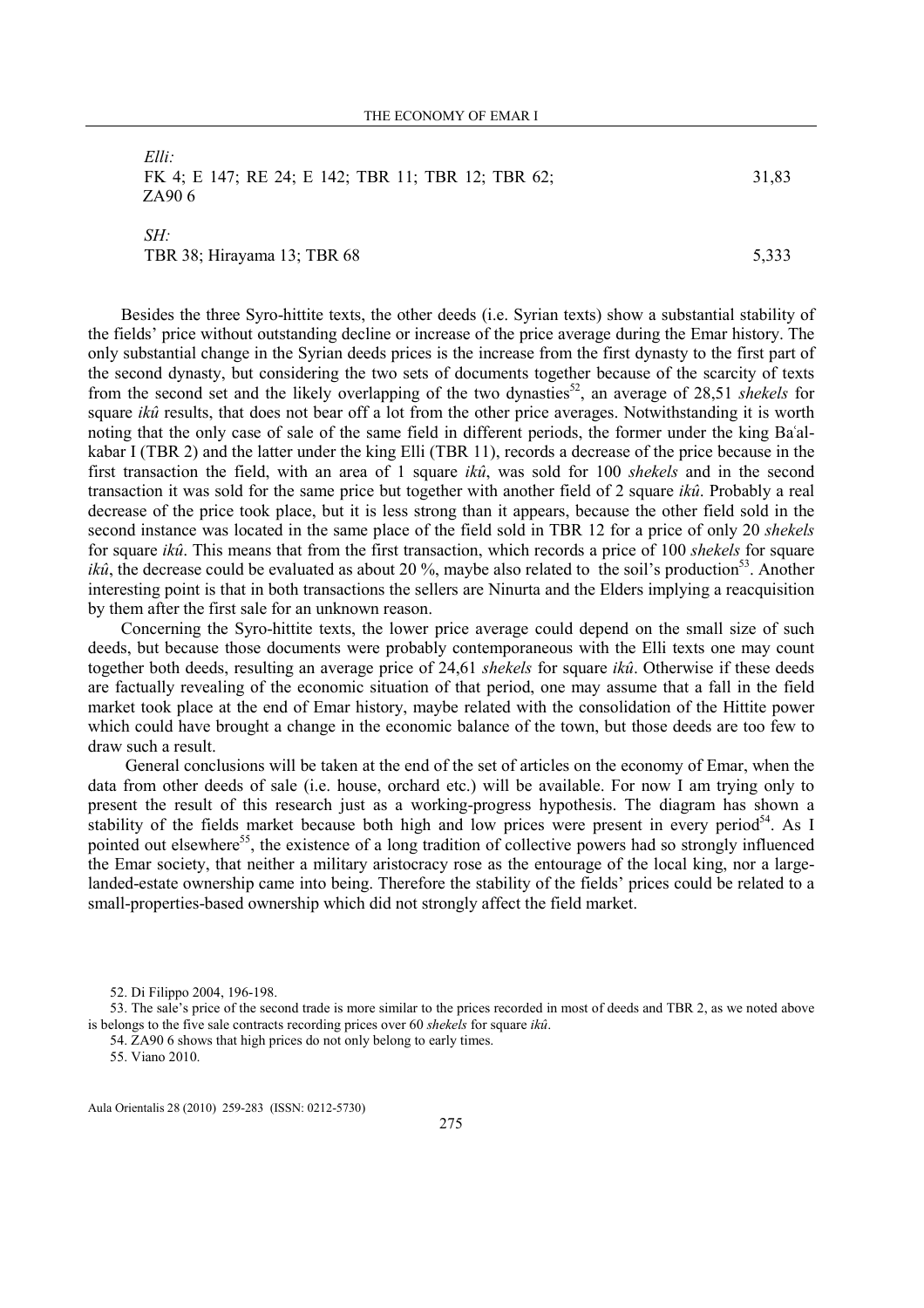### LITERATURE CITED

- Adamthwaite, M. R. (2001), Late Hittite Emar. The Chronology, Synchronisms, and Socio-Political Aspects of a Late Bronze Age Fortress Town. ANES Supplement 8, Louvain.
- Beckman, G. (1997), "Real Property Sales at Emar", in Young, G. D.-Chavalas, M. W.-Averbeck, R. E. (Edd.), Crossing Boundaries and Linking Horizons. Studies in Honor of Michael C. Astour on His 80th Birthday. Bethesda, 95-120.
- Chambon, G. (2008), "L'écriture des mesures de longueur à Emar", in D'Alfonso, L.-Cohen, Y. (Edd.), The City of Emar among the Late Bronze Age Empires. History, Landscape, and Society. Proceedings of the Konstanz Emar Conference, 25.-26.04. 2006. AOAT 349. Münster, 141-151.
- Cohen, Y. and D'Alfonso, L. (2008), "The City of Emar among the Late Bronze Age Empires. History, Landscape, and Society. Proceedings of the Konstanz Emar Conference,25.-26.04. 2006", in D'Alfonso, L.-Cohen, Y.-Sürenhagen, D. (Eds), The City of Emar among the Late Bronze Age Empires. AOAT 349. Münster, 3-25.
- Di Filippo, F. (2004), "Notes on the Chronology of Emar Legal Tablets", SMEA 46, 175-214.
- ------- (2008), "Emar Legal Tablets: Archival Practice and Chronology", in (Ed.), The City of Emar among the Late Bronze Age Empires. History, Landscape, and Society. Proceedings of the Konstanz Emar Conference, 25.-26.04. 2006. AOAT 349. Münster, 45-64.
- Divon, S. A. (2008), "A survey of the Textual Evidence for "Food Shortage" from the Late Hittite Empire", in D'Alfonso, L.-Cohen, Y. (Eds), The City of Emar among the Late Bronze Age Empires. History, Landscape, and Society. Proceedings of the Konstanz Emar Conference,25.- 26.04. 2006. AOAT 349. 101-109.
- Durand, J. M. and Marti, L. (2003), "Chroniques du Moyen-Euphrate 2. Relecture de Documents d'Ekalte, Emar et Tuttul", RA 97, 141-180.
- Ikeda, J. (1999), "Scribes in Emar", in Watanabe, K. (Ed.), Priests and Officials in the Ancient Near East. Heidelberg, 163-185.
- Mori, L. (2003), Reconstructing the Emar Landscape. Quaderni di Geografia Storica 6, Roma.
- Pruzsinszky, R. (2003), Die Personennamen der Texte aus Emar. SCCNH 13, Bethesda.
- Reculeau, H. (2008), "Late Bronze Age Rural Landscapes of the Euphrates according to the Emar Texts", in D'Alfonso, L.-Cohen, Y. (Eds), The City of Emar among the Late Bronze Age Empires. History, Landscape, and Society. Proceedings of the Konstanz Emar Conference, 25.-26.04. 2006. AOAT 349. 129-140.
- Tsukimoto, A. (1990), "Akkadian Tablets in the Hirayama Collection (I)", ASJ 12, 177-227.
- Viano, M. (2007), "Problemi di datazione di alcuni testi legali di Emar", KASKAL 4, 245-259.
- -------- (2010), Community and Individuals at Emar, AoF 37, 132-152.

## TABLES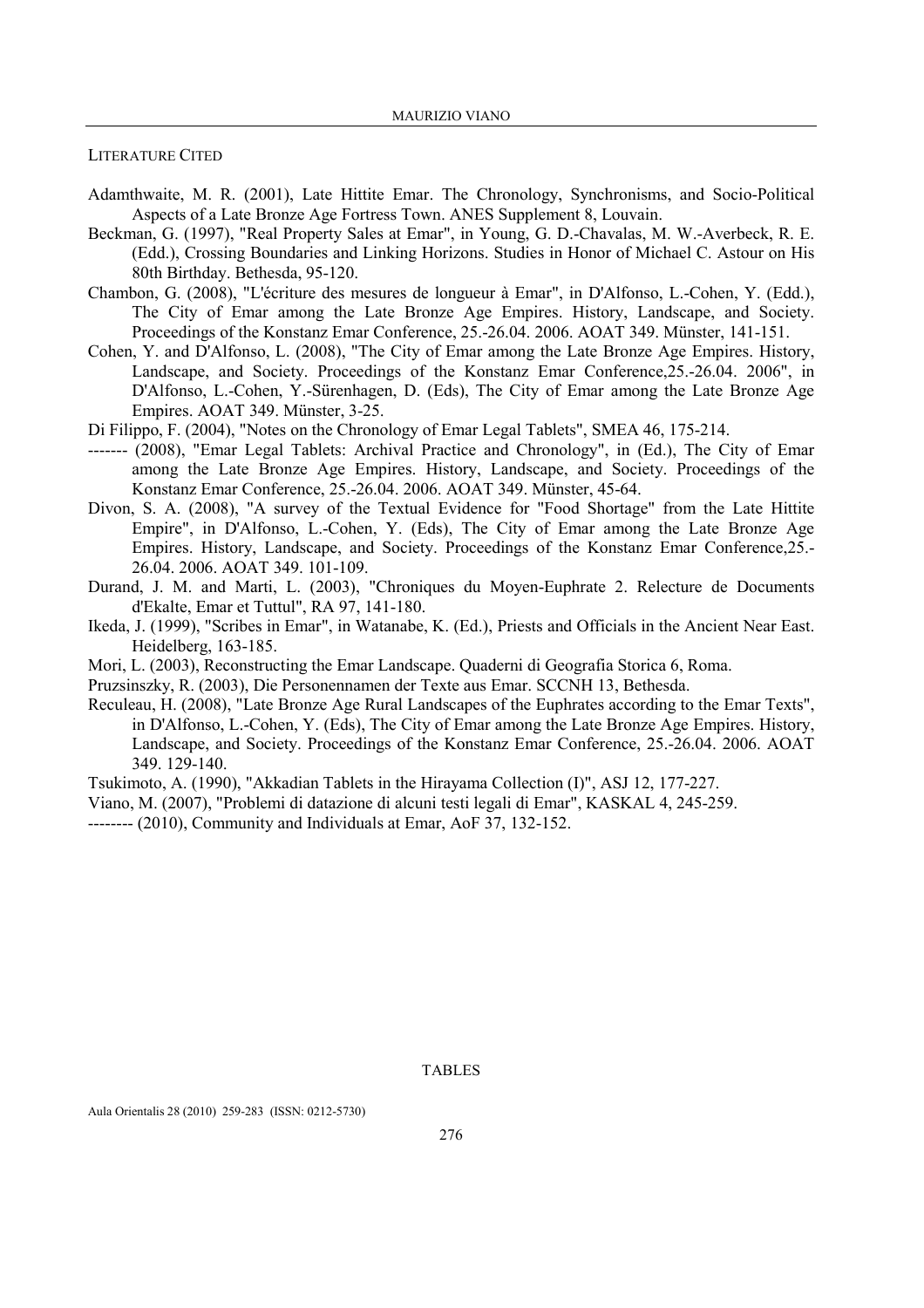| <b>Text</b>               | <b>Tablet</b>          | Location                          | <b>Measuraments</b>                                                                                                         | Area                   | Price                  | $P. i k \hat{u}^2$     | <b>Buyer</b>                    | <b>Seller</b>              |
|---------------------------|------------------------|-----------------------------------|-----------------------------------------------------------------------------------------------------------------------------|------------------------|------------------------|------------------------|---------------------------------|----------------------------|
| ASJ10 Da                  | S                      | NG                                | NG                                                                                                                          | 30                     | 60                     | $\overline{2}$         | NP                              | NP                         |
| ASJ10G                    | $\overline{S}$         | $\overline{\text{NG}}$            | $\overline{\text{NG}}$                                                                                                      | $\overline{?}$         | $\overline{20}$        | $\overline{?}$         | $\overline{\text{NP}}$          | $\overline{\text{NP}}$     |
| ASJ14                     | $\overline{S}$         | Rabban                            | 2 ikû x 1 ikû 4 GI<br>ša ikû                                                                                                | 2,1                    | $50^{56}$              | 24,19                  | $\ensuremath{\text{NP}}\xspace$ | <b>FR</b>                  |
| AuOr5 1                   | $\overline{S}$         | $KA2$ of Tuk[                     | 11 ikû x 1 ikû                                                                                                              | $\overline{11}$        | 100                    | 9,09                   | 还                               | $\overline{\text{NN}}$     |
| AuOr5 2                   | $\overline{S}$         | NG                                | NG                                                                                                                          | $\overline{?}$         | 11                     |                        |                                 | <b>NIN</b>                 |
| E 137 c                   | $\overline{S}$         | Eqar (ina muhhi<br>balītu)        | 10 ikû x 3 ikû                                                                                                              | $\overline{30}$        | 30                     | $\overline{1}$         | NP/FR                           | $\overline{\text{NP}}$     |
| E 138 a                   | $\overline{S}$         | balītu of the sons<br>of Sihha    | NG                                                                                                                          | $\overline{10}$        | $\overline{20}$        | $\overline{2}$         | $\overline{\text{FR}}$          | $\overline{\text{NP}}$     |
| E 142                     | $\overline{S}$         | qa-az-ri                          | $2 i k \hat{u}$ (?) x 1 $ik \hat{u}$<br>(?)                                                                                 | $\overline{2}$         | 10                     | 50                     | NP                              | $\overline{\text{FR}}$     |
| E 146                     | ${\bf S}$              | raqqatu of the<br>son of Iahi-ilu | $1$ ikû x $1$ ikû                                                                                                           | $\overline{1}$         | 100                    | 100                    |                                 | <b>NIN</b>                 |
| E 147 a+b<br>$+c$         | S                      | Wood of Ahihe                     | a: 6 ikû 2 šiddu<br>$\check{s}a$ ikû $x [x]+1$<br>ikû 2 šiddu 8 GI<br>b: 6 ikû x 1/2 ikû<br>2 GI c: 8 ikû 2<br>šiddu ša ikû | 20,3                   | 30                     | 1,48                   | NP                              | <b>NIN</b>                 |
| $E163$ a+b                | S                      | $\overline{\text{NG}}$            | a: $1 i k \hat{u} + [x] x 1$<br>ikû<br>b: $1 + [x] x 1 ik\hat{u}$<br>$3$ GIR <sub>3</sub>                                   | 2,08                   | 100                    | 48,07                  | $\overline{\text{NP}}$          | $\overline{\text{NP}}$     |
| $\overline{\text{NP}}$    | $\overline{\text{NP}}$ | $\overline{\text{NP}}$            | $\overline{\text{NP}}$                                                                                                      | $\overline{\text{NP}}$ | $\overline{\text{NP}}$ | $\overline{\text{NP}}$ | $\overline{\text{NP}}$          | $\overline{\text{NP}}$     |
| $E_4$                     | $\overline{S}$         | $\overline{2}$                    | $\overline{\mathcal{P}}$                                                                                                    | $\overline{?}$         | 200                    |                        | AI                              | <b>NIN</b>                 |
| FK4                       | $\overline{S}$         | yaradani KI.TA                    | 1 ikû x 1 ikû                                                                                                               | $\mathbf{1}$           | 20                     | 20                     | NP                              | $\mbox{N}\mbox{I}\mbox{N}$ |
| Hirayama<br>13            | <b>SH</b>              | raqqatu                           | 1 ikû x 1 ikû                                                                                                               | $\mathbf{1}$           | 10                     | 10                     | NP                              | NP                         |
| Hirayama<br>14 AuOr<br>55 | $\overline{S}$         | KA <sub>2</sub> of <i>Iaššunu</i> | $\frac{1}{2}$ ikû x $\frac{1}{2}$ ikû                                                                                       | 0,25                   | 10                     | 40                     | NP                              | $\overline{\text{NP}}$     |
| Hirayama<br>15 AuOr<br>56 | $\overline{S}$         | $\overline{\text{NG}}$            | NG                                                                                                                          | $\overline{?}$         | $\overline{215}$       | $\overline{?}$         | $\overline{\text{NP}}$          | $\overline{\text{NP}}$     |
| RE <sub>2</sub>           | $\overline{S}$         | Rabban                            | $1\frac{1}{2}$ ikû x 5 šiddu<br>ikû                                                                                         | 1,25                   | 1,5                    | 1,2                    | $\overline{\text{NP}}$          | NIN                        |
| <b>RE 24</b>              | ${\bf S}$              | Opposite bank of<br>the river     | 30 ikû.HI.AŠU.<br>NIGIN <sub>2</sub> . NA                                                                                   | 30                     | 30                     | $\mathbf{1}$           | NP                              | <b>NIN</b>                 |
| <b>RE35</b>               | $\overline{S}$         | KA2 of Iaššunu                    | NG                                                                                                                          | $\overline{?}$         | 30                     | $\overline{?}$         | $\ensuremath{\text{NP}}\xspace$ | NP                         |
| <b>RE49</b>               | ${\bf S}$              | Raqqatu                           | 2 ikû x 1 ikû                                                                                                               | $\sqrt{2}$             | 20                     | 10                     | NP                              | <b>NIN</b>                 |
| RE <sub>5</sub>           | S                      | Rabban                            | $\overline{?}$                                                                                                              | $\overline{?}$         | 20                     | $\overline{?}$         | NP                              | <b>NIN</b>                 |
| <b>RE 64</b>              | $\overline{S}$         | KA2 of iardāni                    | 2 ikû x 3 matahu<br>ša ikû                                                                                                  | 0,17                   | $\overline{3}$         | 18                     | NP                              | NP                         |
| RE 77 a                   | $\overline{S}$         | NG                                | $\rm NG$                                                                                                                    | $\overline{4}$         | $\overline{30}$        | 7,5                    | $\overline{\text{NP}}$          | NP                         |

<sup>56</sup>. For the price s. the comment on the chronological placement of this text below.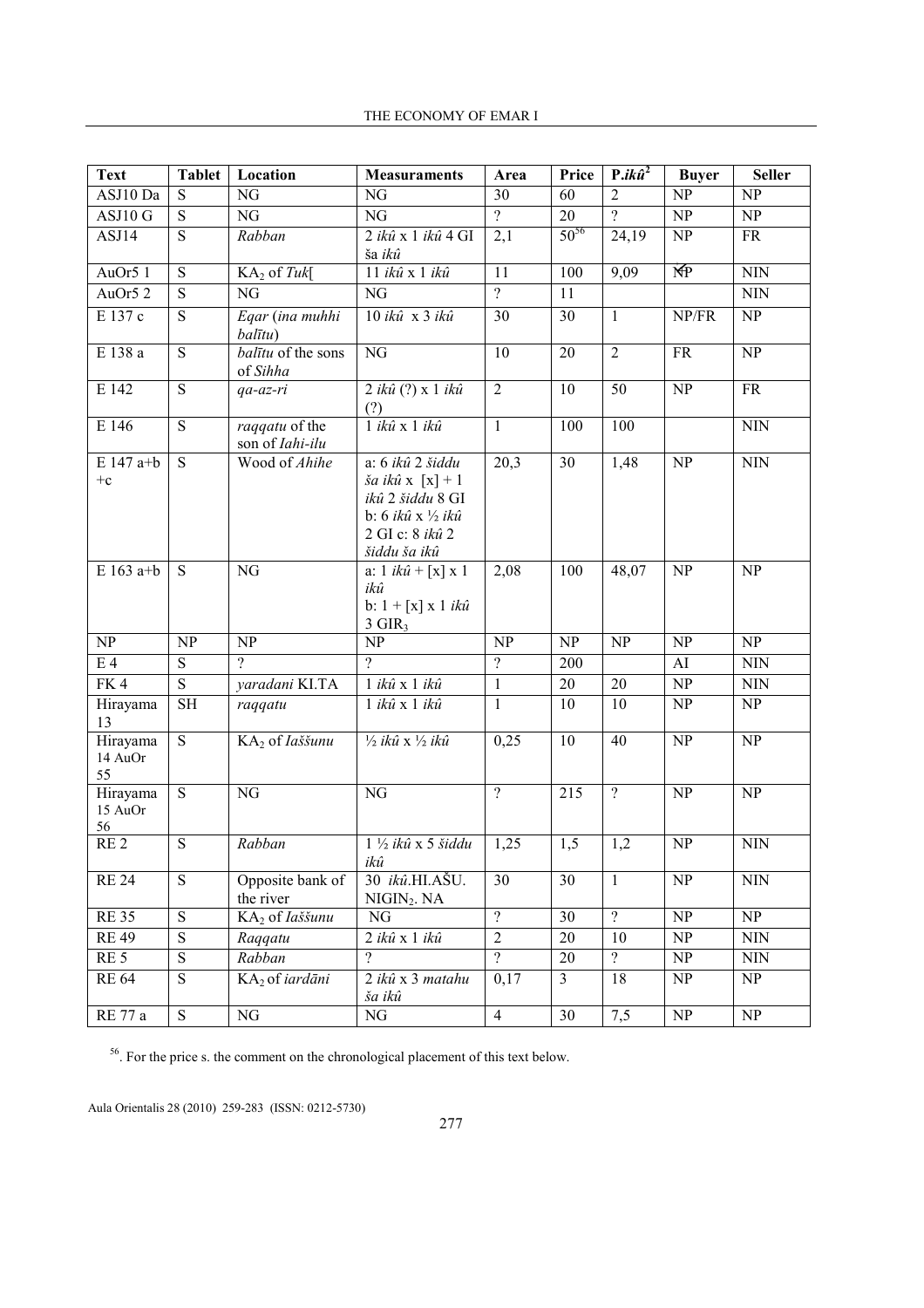| <b>MAURIZIO VIANO</b> |  |
|-----------------------|--|
|-----------------------|--|

| <b>RE 77 b</b>            | S              | In the middle of<br>the orchard of<br>iardānu                                          | NG                                                                                                                         | $\overline{?}$  | 30             | $\overline{?}$  | NP                     | NP                          |
|---------------------------|----------------|----------------------------------------------------------------------------------------|----------------------------------------------------------------------------------------------------------------------------|-----------------|----------------|-----------------|------------------------|-----------------------------|
| SMEA30<br>3               |                | raqqatu of the<br>son of Iahi-ilu                                                      | $1$ ikû $x$ $1$ ikû                                                                                                        | $\mathbf{1}$    | 100            | 100             | $\overline{\text{NP}}$ | $\mbox{N}\mbox{I}\mbox{N}$  |
| <b>TBR</b><br>$11a+b$     | $\overline{S}$ | a: Opposite bank<br>of the river near<br>the $KA2$ of the<br>sons of Nuza<br>b: Rabban | a: 2 ikû x 1 ikû<br>b: 1 ikû x 1 ikû                                                                                       | $\overline{3}$  | 100            | 33,33           | NP                     | <b>NIN</b>                  |
| <b>TBR 12</b>             | $\overline{S}$ | Opposite bank of<br>the river near the<br>$KA2$ of the sons<br>of Nuza                 | 1 1/2 ikû x 1 ikû                                                                                                          | 1,5             | 30             | $\overline{20}$ | NP                     | FR                          |
| <b>TBR 18</b>             | $\overline{S}$ | hurru of Iabnil                                                                        | 2 ikû x 3 šiddu x<br>2 šiddu 4 $\text{GIR}_3$                                                                              | 0,94            | 11             | 11,65           | NP                     | <b>NIN</b>                  |
| <b>TBR 19</b>             | $\overline{S}$ | KA2 of Zumnan                                                                          | 6 ikû x 1 ikû                                                                                                              | $\overline{6}$  | 60             | $\overline{10}$ | NP                     | $\mbox{N}\mbox{I}\mbox{N}$  |
| TBR <sub>2</sub>          | $\overline{S}$ | Rabban                                                                                 | $[x]$ ikû $x[x]$ ikû                                                                                                       |                 | 100            |                 | $\overline{\text{NP}}$ | $\rm NIN$                   |
| TBR <sub>3</sub>          | $\overline{S}$ | Eqar                                                                                   | 4 ikû x 2 ikû                                                                                                              | 8               | 100            | 12,5            | NP                     | <b>NIN</b>                  |
| <b>TBR 38</b>             | <b>SH</b>      | Uri                                                                                    | $10$ ikû                                                                                                                   | 10              | 10             | 1               | NP                     | NP                          |
| <b>TBR 55</b>             | $\overline{S}$ | $I_7$ -dan ina<br><i>Oalbati</i>                                                       | 10 ikû x 1 ikû                                                                                                             | $\overline{10}$ | 60             | $\overline{6}$  | $\overline{\text{NP}}$ | NP                          |
| <b>TBR 58</b>             | $\overline{S}$ | KA2 yardani<br>KI.TA                                                                   | $2$ ikû $x$ 3<br>$\text{GIR}_3\text{.HL}$ A<br>matahu                                                                      | 0,17            | $\overline{7}$ | 42              | NP                     | NP                          |
| TBR <sub>6</sub>          | S              | KA2 of Išpahat                                                                         | $1\frac{1}{2}$ ikû x 1 ikû                                                                                                 | 1,5             | 150            | 100             | NP                     | $\mathop{\rm NIN}\nolimits$ |
| <b>TBR 62</b>             | $\overline{S}$ | KÁ of Behru                                                                            | 2 ašlu ša 7 ikû.<br>HI.A.TA.AM <sub>3</sub> x<br>1 ašlu ša 6 ikû x<br>$3 + 1$ ikû $SU$ .<br>$NIGIN2 20 i k\hat{u}.$<br>HIA | 20              | 20             | $\mathbf{1}$    | NP                     | NP                          |
| <b>TBR 68</b>             | <b>SH</b>      | KÁ of Še'lla                                                                           | 1 ME <sup>57</sup> or $2^1$<br>$\langle i k \hat{u} \rangle$                                                               | $\overline{2}$  | 10             | 5               | NP                     | NP                          |
| TBR <sub>7</sub>          | $\overline{S}$ | ina hibi                                                                               | 1 ikû 1 šiddu x 1<br>ikû 1šiddu                                                                                            | 1,36            | 20             | 14,69           | NP                     | $\overline{\text{N}}$ IN    |
| TBR <sub>9</sub><br>$a+b$ | S              | a: Town on the<br>opposite bank of<br>the river near<br>KA2 of hurru<br>b: hurru       | NG                                                                                                                         | $\overline{?}$  | 200            |                 | NP                     | <b>NIN</b>                  |
| ZA90<br>$6a+b$            | $\overline{S}$ | a:Yardani KI.TA<br>b:Yardani KI.TA<br>(siphu)                                          | a: 1 ikû 5 GI ša<br>ikû x 3 šiddu 5 GI<br>ša ikû<br>b: 1 ikû x 1 ikû                                                       | 1,56            | 200            | 127,86          | $\overline{\text{NP}}$ | <b>NIN</b>                  |

Table 3

<sup>57</sup>. For this reading s. Beckman 1997, 100 n. 34.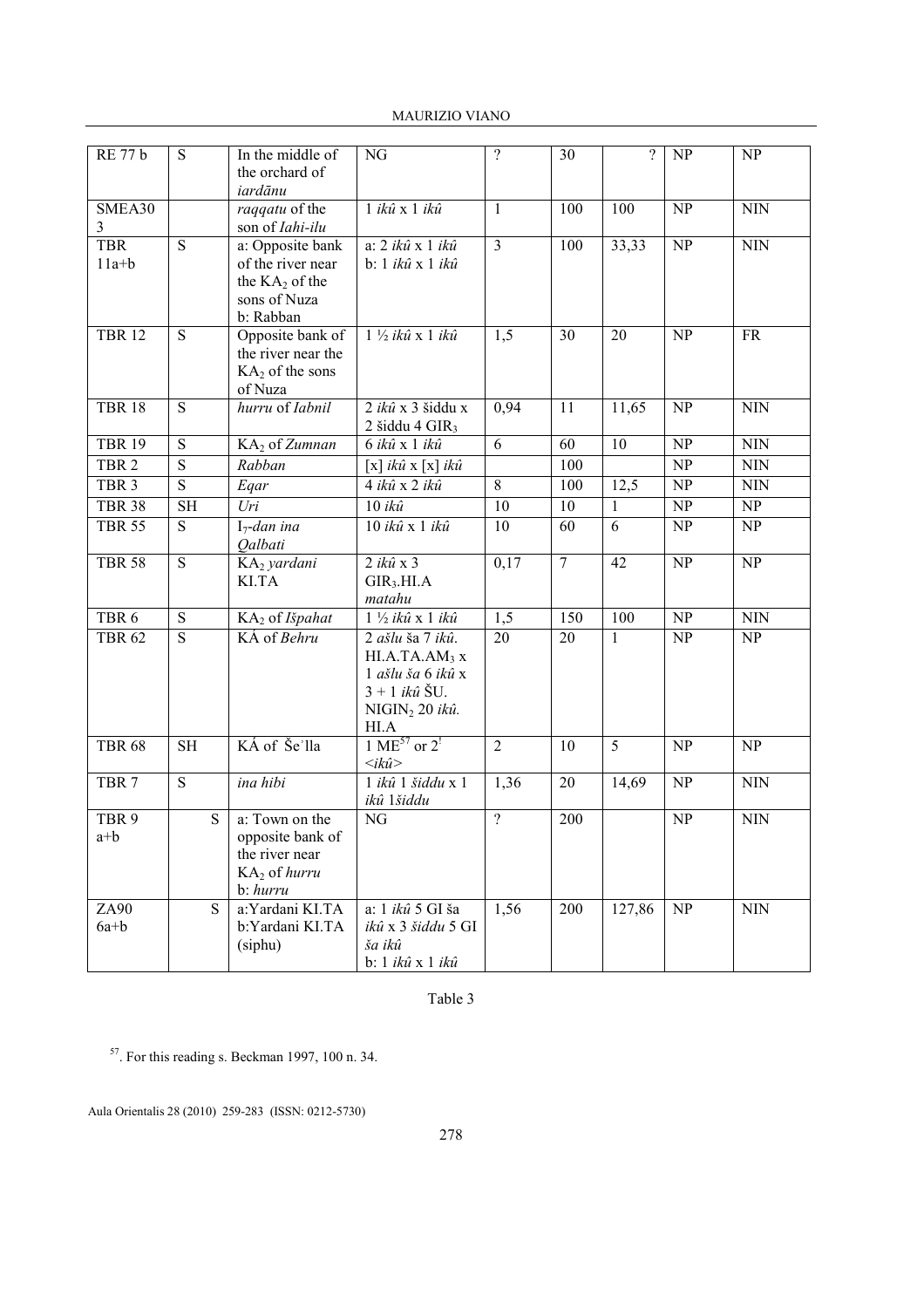| <b>Text</b>    | Location                             | <b>Buyer</b>                     | <b>Seller</b>                     | US <sub>2</sub> .SA.DU<br>AN.TA               | US <sub>2</sub> .SA.DU<br><b>KI.TA</b>         | SAG <sub>1</sub><br>KAM <sub>2</sub>      | SAG <sub>2</sub><br>KAM <sub>2</sub>          |
|----------------|--------------------------------------|----------------------------------|-----------------------------------|-----------------------------------------------|------------------------------------------------|-------------------------------------------|-----------------------------------------------|
| ASJ10 D        | NG                                   | $\text{Se}$ ?[]                  | Sons of<br>$Dagan$ []             | $\overline{\mathcal{C}}$                      | $\overline{?}$                                 | $\overline{\mathcal{C}}$                  | ?                                             |
| ASJ10G         | $\overline{\text{NG}}$               | $\overline{\text{NP}}$           | Šaggar-kabar<br>son of Kati       | $\overline{?}$                                | $\overline{?}$                                 | $\overline{?}$                            | $\overline{\mathcal{C}}$                      |
| ASJ14          | Rabban                               | Zu-Ba'la son of<br>Rubi-Dagan    | Ba'al-kabar<br>son of Elli        | Dagan-li son<br>of Ibbisu                     | Išbi-Dagan<br>son of Baši                      | Euphrates                                 | Ba <sup>c</sup> al-kabar<br>son of Elli       |
| AuOr51         | KA <sub>2</sub> of Tuk[              | Ibni-Dagan                       | <b>NINURTA</b>                    | $\gamma$                                      | field of []                                    | field of the<br>City                      | field of the<br>City                          |
| AuOr5 2        | NG                                   | Sons of Abdi-<br>Išhara          | <b>NINURTA</b>                    | $\overline{\mathcal{C}}$                      | Išbi-Dagan<br>son of Baši                      | ?                                         | ?                                             |
| E2a            | Rabban (ina<br>$Bi-Iq-mi)$           | Ir'am-Dagan<br>son of Illatu     | <b>NINURTA</b>                    | Sons of<br>Zabihi                             | Sons of<br>Amurru                              | Išbi-Dagan<br>son of Napšu                | Dagalli son<br>of Ir, am-<br>Dagan            |
| E2b            | Rabban (ina<br>ZI-IB-hi)             | Ir'am-Dagan<br>son of Illatu     | <b>NINURTA</b>                    | Sons of<br>Dagalli son<br>of Ir, am-<br>Dagan | Sons of<br>Attuwa                              | Awiru son of<br>Illatu                    | The City                                      |
| E <sub>3</sub> | Rabban                               | Ir'am-Dagan<br>son of Illatu     | <b>NINURTA</b>                    | field of<br>Išmah-Dagan<br>son of Imittu      | field of Sons<br>of Ilī-ahu                    | field of Išbi-<br>bēlu son of<br>Dagan-li | orchard of<br>Išbi-bēlu<br>son of<br>Dagan-li |
| E <sub>4</sub> | $\overline{\phantom{a}}$             | Ir'am-Dagan<br>son of Illatu     | <b>NINURTA</b>                    | $\overline{?}$                                | $\gamma$                                       | $\overline{?}$                            | $\overline{?}$                                |
| E 12           | $\gamma$                             | $\gamma$                         | <b>NINURTA</b>                    | Euphrates                                     | field of Sons<br>of Bēlu-[]                    | field of<br>Taklu son of<br>Šamšu         | Sons of []                                    |
| E 82           | NG                                   | Dagan-talih son<br>of Hima       | $Bacal-na$ []                     | $\overline{?}$                                | $\overline{?}$                                 | ?                                         | $\overline{\mathcal{L}}$                      |
| E 137 c        | Eqar (ina<br>muhhi balītu)           | Işşur-Dagan                      | Rašeia son<br>of Kidanu           | <b>KASKAL</b>                                 | balītu                                         | The City                                  | Balītu                                        |
| $E$ 138 a      | balītu of the<br>sons of Sihha       | Işşur-Dagan                      | Tagia son of<br>Amur-ša-<br>Dagan | Šadi-Dagan<br>son of Nāna                     | The City                                       | <b>KASKAL</b>                             | Dagalli son<br>of Apili,<br>Sons of<br>Maia   |
| E 142          | qa-az-ri                             | Itti-Šaggar                      | Elli                              | The City                                      | $\overline{\text{S}}$ ons of<br><b>Bukkata</b> | Euphrates                                 | The City                                      |
| E 146          | raqqatu of<br>the son of<br>Iahi-ilu | Ba'al-hamis son<br>of Ba'al-bārû | <b>NINURTA</b>                    | $Ipqi-[]$                                     | Itūr-Dagan                                     | Dagan-abu<br>son of Abate                 | The City                                      |
| E 147 a        | Wood of<br>Ahihe                     | Ilī-bēlu son of<br>$Ma-[x]$ -na  | <b>NINURTA</b>                    | Abia son of<br>Kukku                          | Zadamma<br>son of<br>Kukku                     | Zadamma<br>son of Kukku                   | The City                                      |
| E 147 b        | Wood of<br>Ahihe                     | Ilī-bēlu son of<br>$Ma-[x]$ -na  | <b>NINURTA</b>                    | The City                                      | Nukra                                          | Rašap-abu<br>son of Allaki                | Hill                                          |
| E 147 c        | Wood of<br>Ahihe                     | Ilī-bēlu son of<br>$Ma-[x]$ -na  | <b>NINURTA</b>                    | The City                                      | Rašap-abu<br>son of Allaki                     | The City                                  | The City                                      |
| E 149 a        | wadi of $[x]$                        | Baia                             | <b>NINURTA</b>                    | <b>KASKAL</b>                                 | field of Abi-<br>[]                            | <b>KASKAL</b>                             | Euphrates                                     |
| E 149 b        | wadi of [x]                          | Baia                             | <b>NINURTA</b>                    | field of [x]                                  | field of $[x]$                                 | <b>KASKAL</b>                             | $\boldsymbol{?}$                              |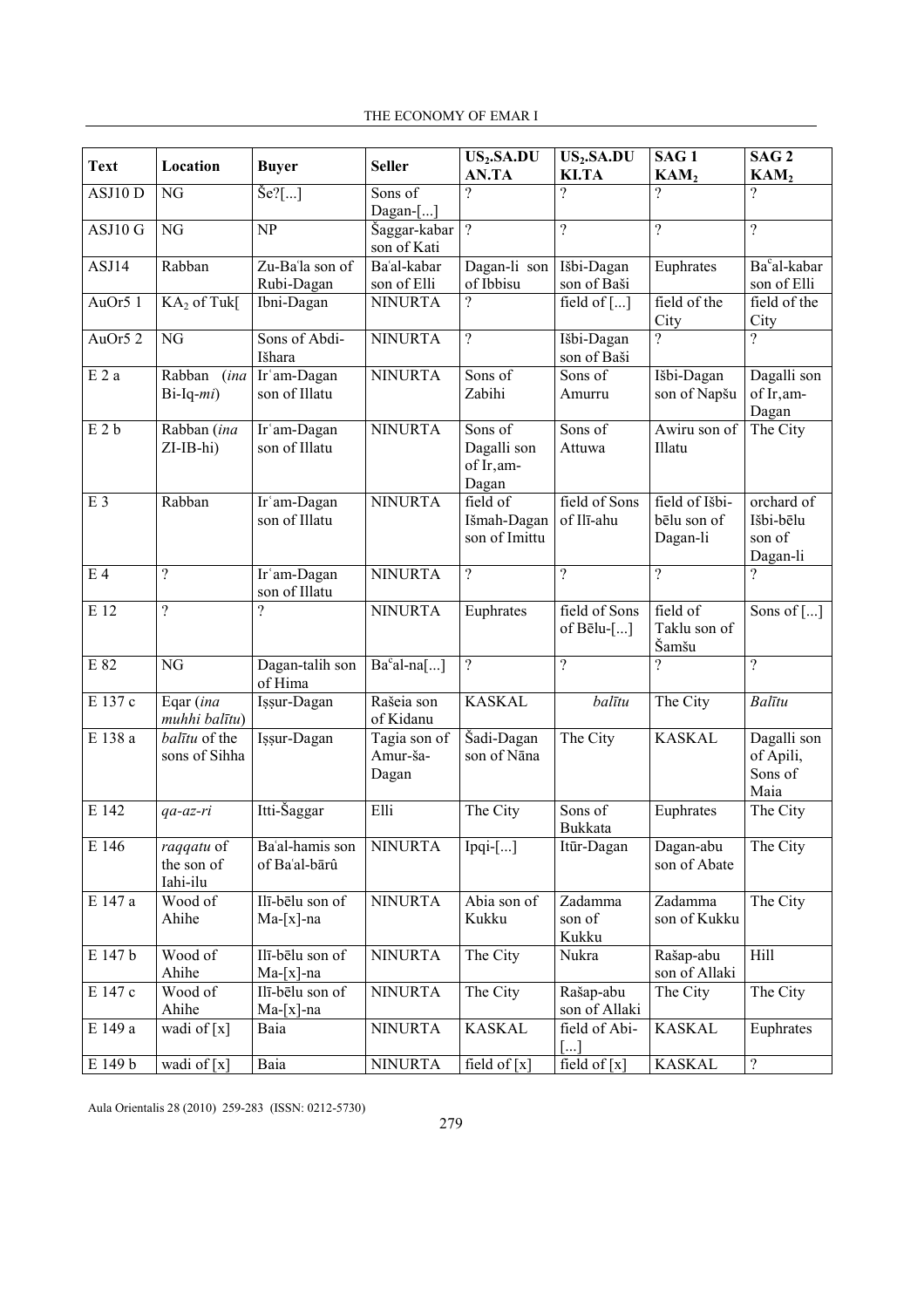| <b>Text</b>               | Location                       | <b>Buyer</b>                                   | <b>Seller</b>                                      | US <sub>2</sub> .SA.DU<br>AN.TA                                                     | US <sub>2</sub> .SA.DU<br><b>KI.TA</b>             | SAG <sub>1</sub><br>KAM <sub>2</sub> | SAG <sub>2</sub><br>KAM <sub>2</sub>                   |
|---------------------------|--------------------------------|------------------------------------------------|----------------------------------------------------|-------------------------------------------------------------------------------------|----------------------------------------------------|--------------------------------------|--------------------------------------------------------|
| E 163 a                   | $\overline{\text{NG}}$         | Iša-Dagan son<br>of Iași-ilu                   | Ilī-Da, Iașși-<br>Dagan sons<br>of Ba'al-<br>malik | ?                                                                                   | ?                                                  | field of $\lceil x \rceil$           | Euphrates                                              |
| E 163 b                   | NG                             | Iša-Dagan son<br>of Iași-ilu                   | Ilī-Da, Iași-<br>Dagan sons<br>of Ba'al-<br>malik  | field of $\lceil x \rceil$                                                          | Iași-Dagan<br>son of Ba, al-<br>malik              | <b>KASKAL</b>                        | Euphrates                                              |
| E 168 g                   | $K\overline{A_2}$ of<br>Nihasi | $\frac{58}{1}$                                 |                                                    | Ia <sup>c</sup> šuru son<br>of Aiahu                                                | Issur-Dagan<br>son of Ba <sup>c</sup> al-<br>kabar | <b>KASKAL</b>                        | $KA2$ of<br>Sahipi                                     |
| FK4                       | yaradani<br>KI.TA              | Aštar-abu son<br>of Igmul-Dagan                | <b>NINURTA</b>                                     | Išbi-bēlu son<br>Urbili                                                             | Iribu son of<br>Zu-Ba <sup>c</sup> la              | Mountain                             | Iahsi-Dagan<br>son of<br>Ia <sup>c</sup> anu-<br>Dagan |
| Hirayama<br>13            | Raqqatu                        | Ahī-hamis son<br>of Iatūr-Ba'al<br>son of Lāla | Marianni son<br>of Tarhunta-<br>manaddu            | Marianni son<br>of Tarhunta-<br>manaddu                                             | Ahī-hamis<br>son of Iatūr-<br>bēlu son Lāla        | Marianni                             | Marianni                                               |
| Hirayama<br>14/AuOr5<br>5 | $KA2$ of<br>Iaššunu            | Abī-li, mu son<br>of Abī-Ba'l                  | Amurša son<br>of Abda                              | Sons of<br>Eštabi                                                                   | $\overline{\mathcal{C}}$                           | The City                             | The City                                               |
| Hirayama<br>15/AuOr5<br>6 | NG                             | Kunanu, Še'i-<br>Dagan sons of<br>Abudda       | $\overline{\text{Ir}}$ ibu son of<br>Abī-ilu       | Zu-Ba'la son<br>of Wakli                                                            | The City                                           | Abduda son<br>of Še, um-<br>malik    | The City                                               |
| Hirayama<br>7             | raqqatu of<br>$KA2$ of [x]     | Mašruhe<br>(beneficiary)                       | Pilsu-Dagan<br>(donor)                             | Sons of<br>Dagan-ma                                                                 | The City                                           | Pilsu-Dagan                          | The City<br>Sons of<br>Dagan-ma                        |
| Iraq544                   | NG                             | Aštar-[] son<br>of $Zak$ []                    | <b>NINURTA</b>                                     | field of<br>He[] son of<br>Kulli, Sons<br>of $[x]$ , Sons<br>of [x], Sons<br>of [x] | $\gamma$                                           | $\overline{?}$                       | $\overline{\mathcal{L}}$                               |
| <b>MFA</b><br>1977        | Kullati                        | Pasuri-Dagan<br>(beneficiary)                  | $\overline{\phantom{a}}$                           | Ilī-abi son of<br>Tuhnani,<br>Milki-Dagan<br>son of Turia                           | Tūra-Dagan<br>son of<br>Daqani                     | <b>LUGAL</b>                         | $\overline{\mathcal{L}}$                               |
| RE <sub>2</sub>           | Rabban                         | Iași-Dagan son<br>of Abda-malik                | <b>NINURTA</b>                                     | Alal-abu son<br>of Ea-damiq                                                         | Abī-kāpī,<br>Zu-Ba'la<br>sons of Ahu-<br>mišu      | Vineyard of<br>Ba'al-kabar           | Euphrates                                              |
| RE <sub>5</sub>           | Rabban                         | Baba son of<br>Rašap-ili                       | <b>NINURTA</b>                                     | Ahu-<br>ummišu,<br>$[]$ -ma sons<br>of Ahī-mi                                       | Elli son of<br>Pilsu-Dagan                         | Elli (lugal)                         | Elli (lugal)                                           |

<sup>58</sup>. No buyer and seller are given because this deed is a list of properties.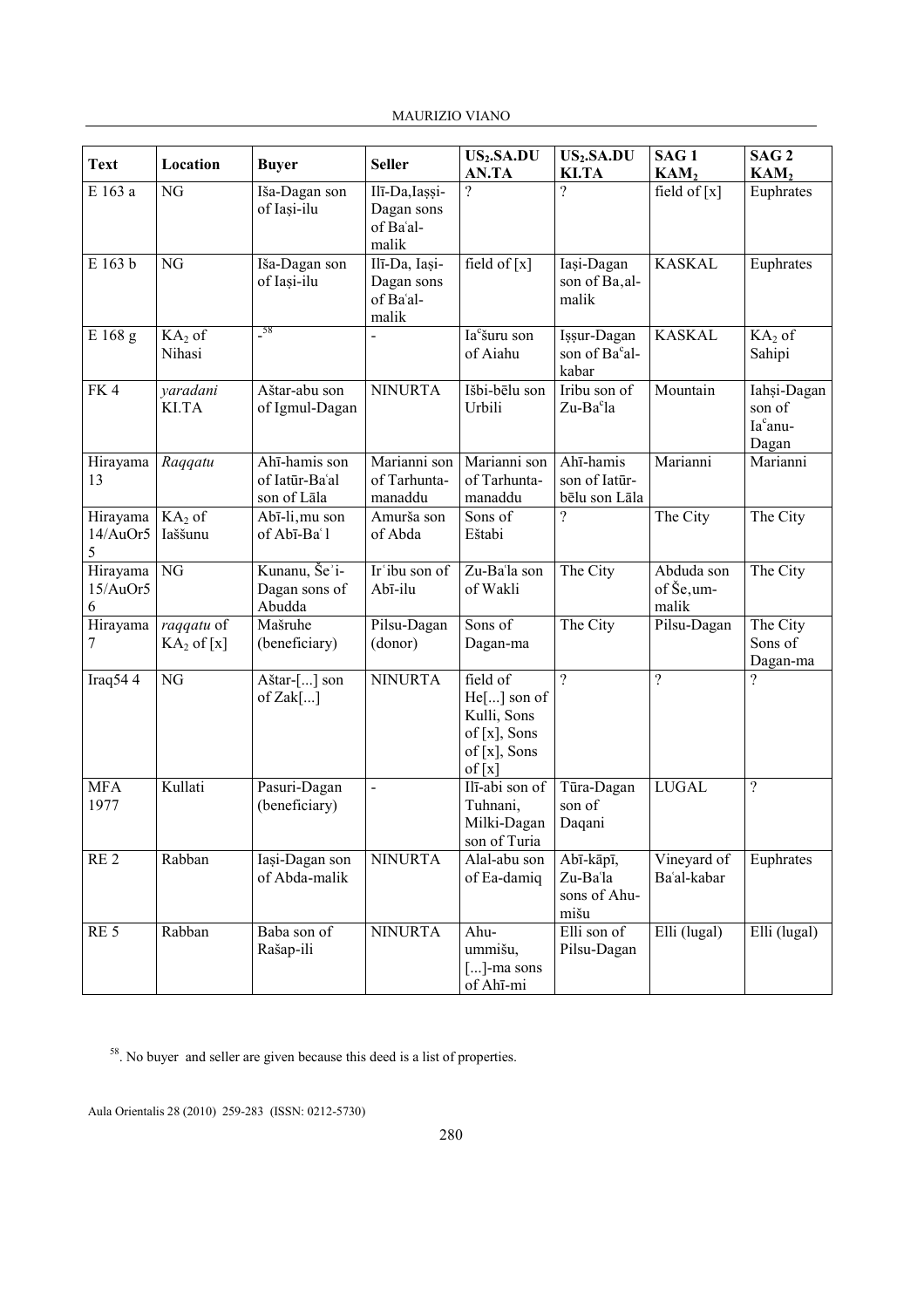| THE ECONOMY OF EMAR I |  |
|-----------------------|--|
|-----------------------|--|

| <b>Text</b>      | Location                                                               | <b>Buyer</b>                                          | <b>Seller</b>                                           | $\overline{\text{US}_2.\text{SA.DU}}$<br>AN.TA   | US <sub>2</sub> .SA.DU<br>KI.TA    | SAG <sub>1</sub><br>KAM <sub>2</sub>     | SAG <sub>2</sub><br>KAM <sub>2</sub> |
|------------------|------------------------------------------------------------------------|-------------------------------------------------------|---------------------------------------------------------|--------------------------------------------------|------------------------------------|------------------------------------------|--------------------------------------|
| <b>RE 24</b>     | Opposite<br>bank of the<br>river                                       | Milki-Dagan,<br>Hinna-Ba'al<br>sons of Itur-<br>Dagan | <b>NINURTA</b>                                          | Tūra-Dagan<br>(diviner)                          | Tuqaku son<br>of Biqlati           | Išbi-bēlu son<br>of Ahī-šarri            | The City                             |
| <b>RE35</b>      | $KA2$ of<br>Iššunu                                                     | Ba'al -abu son<br>of Šadī-Dagan                       | Rişi-dagan<br>son of Šadī-<br>Dagan                     | $\overline{?}$                                   | $\overline{?}$                     | $\overline{?}$                           | $\gamma$                             |
| <b>RE 49</b>     | raqqatu                                                                | NP                                                    | <b>NINURTA</b>                                          | The City                                         | The City                           | The City                                 | qadištu<br>Priestess                 |
| <b>RE 52</b>     | Rabban                                                                 | []-da son of<br>Abu-Da                                | <b>NINURTA</b>                                          | Limi-Dagan<br>son of Iahnu-<br>be                | The City                           | Sons of<br>Mukna                         | Euphrates                            |
| <b>RE 64</b>     | KA2 yaradani                                                           | Ibbilu son of<br>Itūr-Da[gan?]                        | Ba'al ka[bar]<br>son of<br>Muhra-ahu                    | $\overline{?}$                                   | $\overline{?}$                     | $\overline{?}$                           | $\overline{\mathcal{L}}$             |
| RE 77 a          | $\gamma$                                                               | Rašeia                                                | Huppara                                                 | $\overline{?}$                                   | $\boldsymbol{?}$                   | $\overline{?}$                           | $\overline{\mathcal{C}}$             |
| <b>RE 77 b</b>   | In the middle<br>of the<br>orchard of<br>Irdani                        | Zūzānu, Hemi<br>sons of Ikūn-Ra                       | Sons of $\overline{\mathrm{Zu}^{\mathrm{c}}\mathrm{a}}$ | $\overline{?}$                                   | $\overline{?}$                     | $\overline{2}$                           | $\overline{?}$                       |
| <b>RE 86</b>     | Binati                                                                 | Zu-Ba, la son of<br>Kuwazi                            | $\overline{?}$                                          | $\gamma$                                         | Sons of<br>Nukra                   | Desert                                   | $\gamma$                             |
| SMEA30<br>3      | raqqatu of<br>the son of<br>Iahi-ilu                                   | Rašap-abu                                             | <b>NINURTA</b>                                          | Iašuru-da,i<br>son of<br>Dagan-ta[lik]           | Sons of Abī-<br>bēlu               | The City                                 | The City                             |
| TBR <sub>2</sub> | Rabban                                                                 | Iphur-Dagan<br>son of Ba'al -<br>bēlu                 | <b>NINURTA</b>                                          | Ba'al -kabar<br>son of Iasi-<br>Dagan            | Na'ami-<br>Šalamu son<br>of Šapira | Ir <sup>c</sup> ib-Ba'al<br>son of Napšu | Euphrates,<br>The City               |
| TBR <sub>3</sub> | Eqar                                                                   | Bēlī son of<br>Dašubni                                | <b>NINURTA</b>                                          | The City                                         | KI.KÁ of<br>Bēlī son of<br>Dašubni | Valley                                   | <b>KASKAL</b><br>ša UGU<br>balītu    |
| TBR <sub>6</sub> | $KA2$ of<br>Išpahat                                                    | Ir'ib-Ba'al, Ahī-<br>malik son of<br>Dunnu            | <b>NINURTA</b>                                          | Itanuwu,<br>Imlik-Dagan<br>son of Milki-<br>bēlu | The City                           | Nubi-Dagan<br>son of<br>Kulišta          | The City                             |
| TBR <sub>7</sub> | ina hibi                                                               | Tahhu son of<br>Ubādu                                 | <b>NINURTA</b>                                          | The City                                         | Sons of Attia The City             |                                          | $ki$ -pa- $u_2$                      |
| TBR 9 a          | Town on the<br>opposite<br>bank of the<br>river near<br>$KA2$ of hurru | Kamūdu son of<br>Dagan-ma[lik]                        | <b>NINURTA</b>                                          | People of<br>Ame, Wood<br>of Ekida               | Nāna brother<br>of the king        | River of the<br>sons of<br>Azalilu       | Rivers                               |
| TBR 9b           | ina hurri:<br>Same place<br>of TBR 9 a<br>(?)                          | Kamūdu son of<br>Dagan-ma[lik]                        | <b>NINURTA</b>                                          | $\overline{?}$                                   | $\overline{?}$                     | $\overline{?}$                           | $\gamma$                             |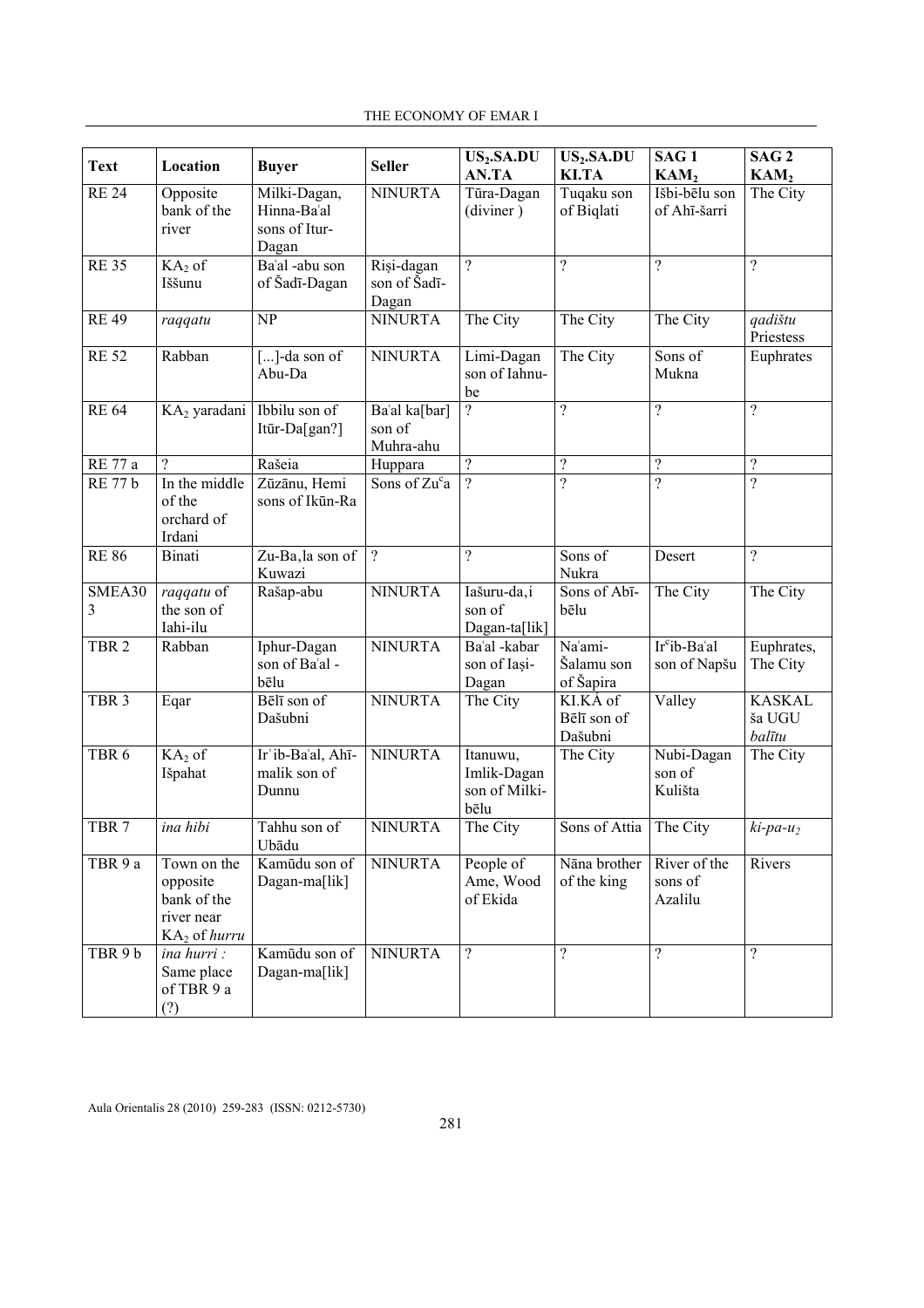| <b>Text</b>     | Location                                                                  | <b>Buyer</b>                                                               | <b>Seller</b>  | US <sub>2</sub> .SA.DU<br>AN.TA                   | US <sub>2</sub> .SA.DU<br><b>KI.TA</b>                                                                                          | SAG <sub>1</sub><br>KAM <sub>2</sub>                                            | SAG <sub>2</sub><br>KAM <sub>2</sub>                                              |
|-----------------|---------------------------------------------------------------------------|----------------------------------------------------------------------------|----------------|---------------------------------------------------|---------------------------------------------------------------------------------------------------------------------------------|---------------------------------------------------------------------------------|-----------------------------------------------------------------------------------|
| TBR 11 a        | Opposite<br>bank of the<br>river near the<br>$KA2$ of the<br>sons of Nuza | Karbu son of<br>Zū-Eia                                                     | <b>NINURTA</b> | The City                                          | The City                                                                                                                        | The City                                                                        | The City                                                                          |
| <b>TBR 11 b</b> | Rabban                                                                    | Karbu son of<br>Zū-Eia                                                     | <b>NINURTA</b> | Ba <sup>c</sup> al-kabar<br>son of Iasi-<br>Dagan | Na <sup>c</sup> ami-<br>Šalamu son<br>of Napšu                                                                                  | $Ircib-Bacal$<br>son of Napšu                                                   | Euphrates,<br>The City                                                            |
| <b>TBR 12</b>   | Opposite<br>bank of the<br>river near the<br>$KA2$ of the<br>sons of Nuza | Karbu son of<br>Zū-Eia                                                     | Elli           | The City                                          | The City                                                                                                                        | The City                                                                        | The City                                                                          |
| <b>TBR 16 a</b> | hurru of<br>Iabnil                                                        | Milki-Dagan<br>son of Ihi-Rāmu                                             | <b>NINURTA</b> | field of Zu-<br>Anna son of<br>Iarīb-Dagan        | field of<br>Šamaš-<br>gamil, field<br>of Igmuli,<br>field of<br>Dagan-<br>malik, field<br>of Ikūn-<br>Dagan sons<br>of Ihi-Rāmi | field of<br>Amur-ša son<br>of Līmī-<br>malik                                    | <b>KASKAL</b>                                                                     |
| <b>TBR 16 b</b> | hurru of<br>Iabnil                                                        | Milki-Dagan<br>son of Ihi-Rāmu                                             | <b>NINURTA</b> | field of Iarib-<br>Dagan son of<br>Igamma         | field of Zu-<br>Anna son of<br>Iarīb-Dagan                                                                                      | field of<br>Amur-ša                                                             | <b>KASKAL</b>                                                                     |
| TBR 16 c        | hurru of<br>Iabnil                                                        | Milki-Dagan<br>son of Ihi-Rāmu                                             | <b>NINURTA</b> | field of<br>Dagn-bēlu<br>son of<br>Šumianni       | field of the<br>sons of<br>Babani                                                                                               | field of Idaha                                                                  | <b>KASKAL</b>                                                                     |
| <b>TBR 17 a</b> | hurru of<br>Iabnil                                                        | Ikūn-Dagan,<br>Šamaš-gamil,<br>Igmulu, Dagan-<br>malik sons of<br>Ihi-Rāmu | <b>NINURTA</b> | field of<br>Milki-Dagan<br>Ihi-Rāmu               | field of Zu-<br>Ba°la son of<br>Abī-Rašap                                                                                       | field of<br>Amurša                                                              | <b>KASKAL</b>                                                                     |
| <b>TBR 17 b</b> | hurru of<br>Iabnil                                                        | Ikūn-Dagan,<br>Šamaš-gamil,<br>Igmulu, Dagan-<br>malik sons of<br>Ihi-Rāmu | <b>NINURTA</b> | field of Zu-<br>Anna son of<br>Iarīb-Dagan        | field of Zu-<br>Anna son of<br>Iarīb-Dagan                                                                                      | field of<br>Amurša                                                              | <b>KASKAL</b>                                                                     |
| <b>TBR 18</b>   | hurru of<br>Iabnil                                                        | Men of Abi-<br>Rašap son of<br>Hinna-Ba'al                                 | <b>NINURTA</b> | The City                                          | <b>KASKAL</b>                                                                                                                   | Sons of<br>Ammani                                                               | Sons of<br>Addalika                                                               |
| <b>TBR 19</b>   | $KA2$ of<br>Zumnan                                                        | Šaman-la-Baʿal<br>son of Izbu                                              | <b>NINURTA</b> | Euphrates                                         | ana Rihși-<br>Dagan son of<br>Līmī-malik                                                                                        | ana the sons<br>of Šamaš-<br>abu son of<br>Zikra-Aštar,<br>Addia son of<br>Dādu | ana the<br>sons of<br>Šamaš-abu<br>son of<br>Zikra-Aštar,<br>Addia son<br>of Dādu |